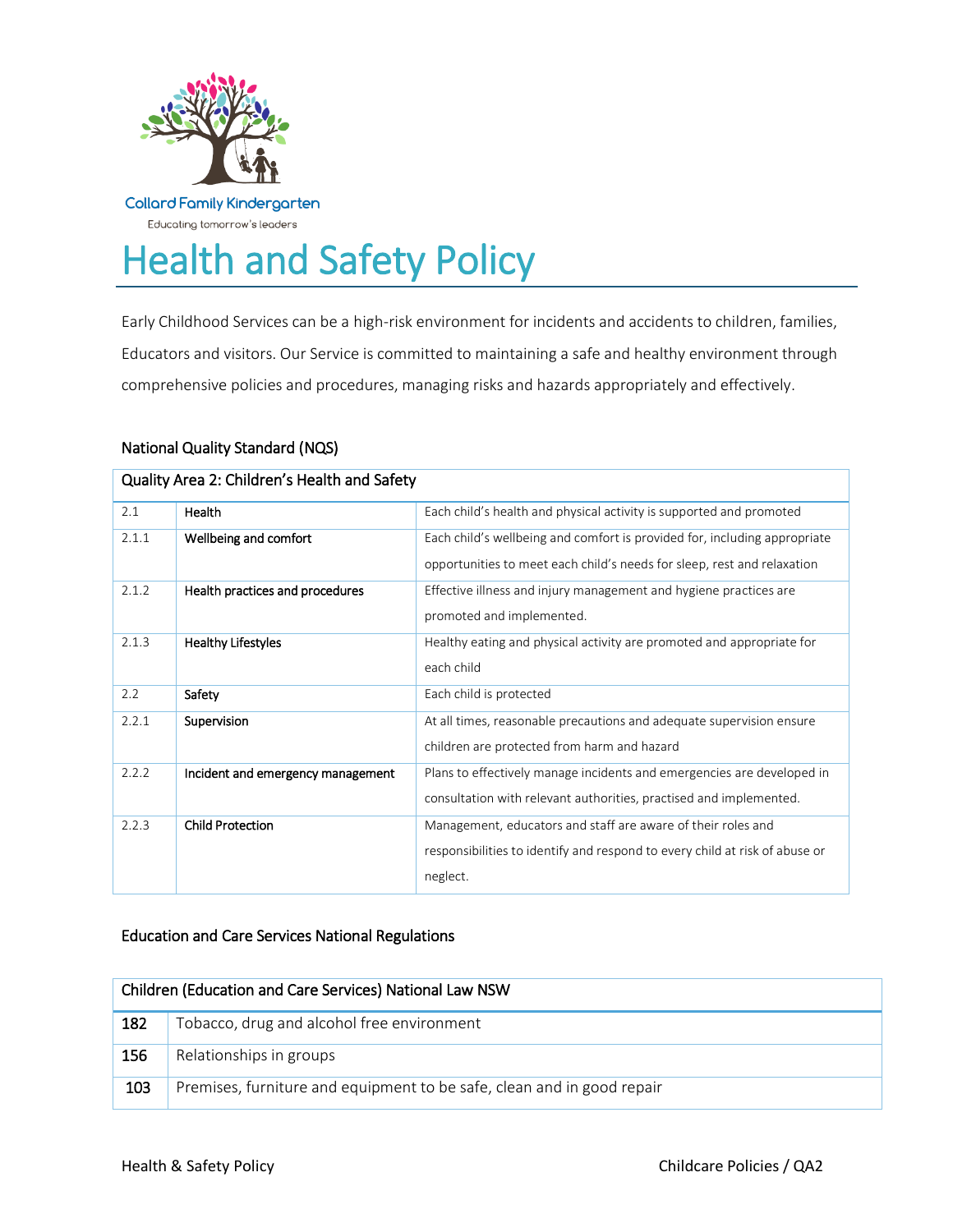

Educating tomorrow's leaders

| 104 | Fencing and security                                                                |
|-----|-------------------------------------------------------------------------------------|
| 105 | Furniture, materials and equipment                                                  |
| 106 | Laundry and hygiene facilities                                                      |
| 107 | Space requirements-indoor                                                           |
| 108 | Space requirements-outdoor space                                                    |
| 109 | Toilet and hygiene facilities                                                       |
| 110 | Ventilation and natural light                                                       |
| 111 | Administrative space                                                                |
| 112 | Nappy change facilities                                                             |
| 113 | Outdoor space-natural environment                                                   |
| 114 | Outdoor space-shade                                                                 |
| 115 | Premises designed to facilitate supervision                                         |
| 116 | Assessments of family day care residences and approved family day care venues       |
| 117 | Glass (additional requirement for family day care                                   |
| 73  | <b>Educational programs</b>                                                         |
| 74  | Documenting of child assessments or evaluations for delivery of educational program |
| 75  | Information about the educational program to be kept available                      |
| 76  | Information about educational program to be given to parents                        |
| 80  | Weekly menu                                                                         |
| 86  | Notification to parents of incident, injury, trauma and illness                     |
| 99  | Children leaving the education and care service premises                            |
| 102 | Authorisation for excursions                                                        |
| 111 | Administrative space (centre-based services)                                        |
| 158 | Children's attendance records to be kept by approved provider                       |
| 168 | Policies and procedures are required in relation to enrolment and orientation       |
| 171 | Policies and procedures to be kept available                                        |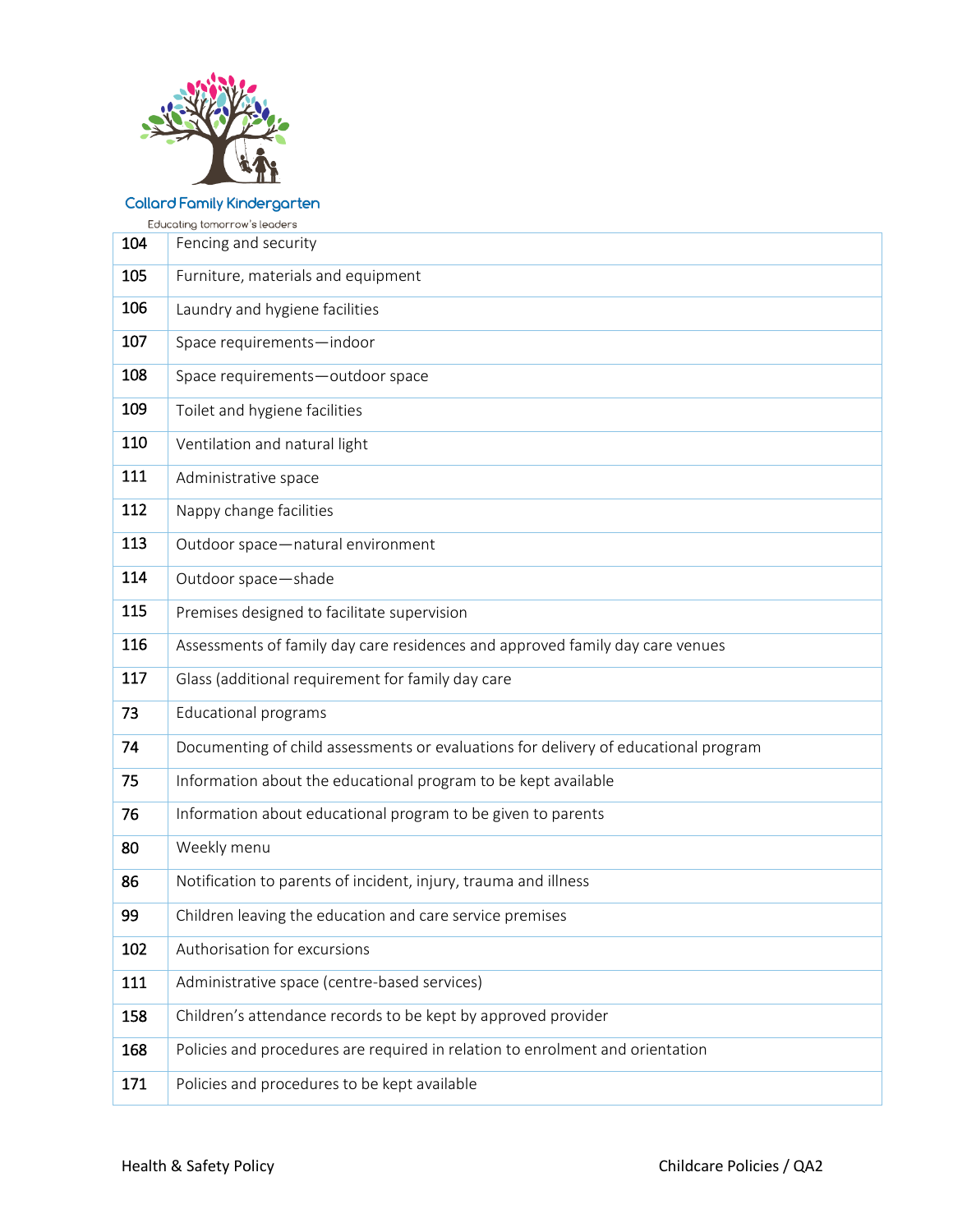

Educating tomorrow's leaders

# REALTED POLICIES

Physical Environment Policy Supervision of Medication Policy Arrival and Departure Policy Incident, Illness, Accident and Trauma Policy Clothing Policy Hand Washing Policy Sick Children Policy Child Protection Policy Sun Safety Policy Water Safety Policy Safe Storage of Hazardous Substances Policy Orientation of New Families Policy Governance Policy

#### PURPOSE

We aim to protect the health, safety and welfare of children, Educators, families and visitors of the Service by complying with current health and safety law and legislation.

# **SCOPE**

This policy applies to children, families, staff, management and visitors of the Service.

#### IMPLEMENTATION

New work health and safety (WHS) laws have commenced in the following States and Territories, using harmonised WHS legislation instead of previous OH&S laws: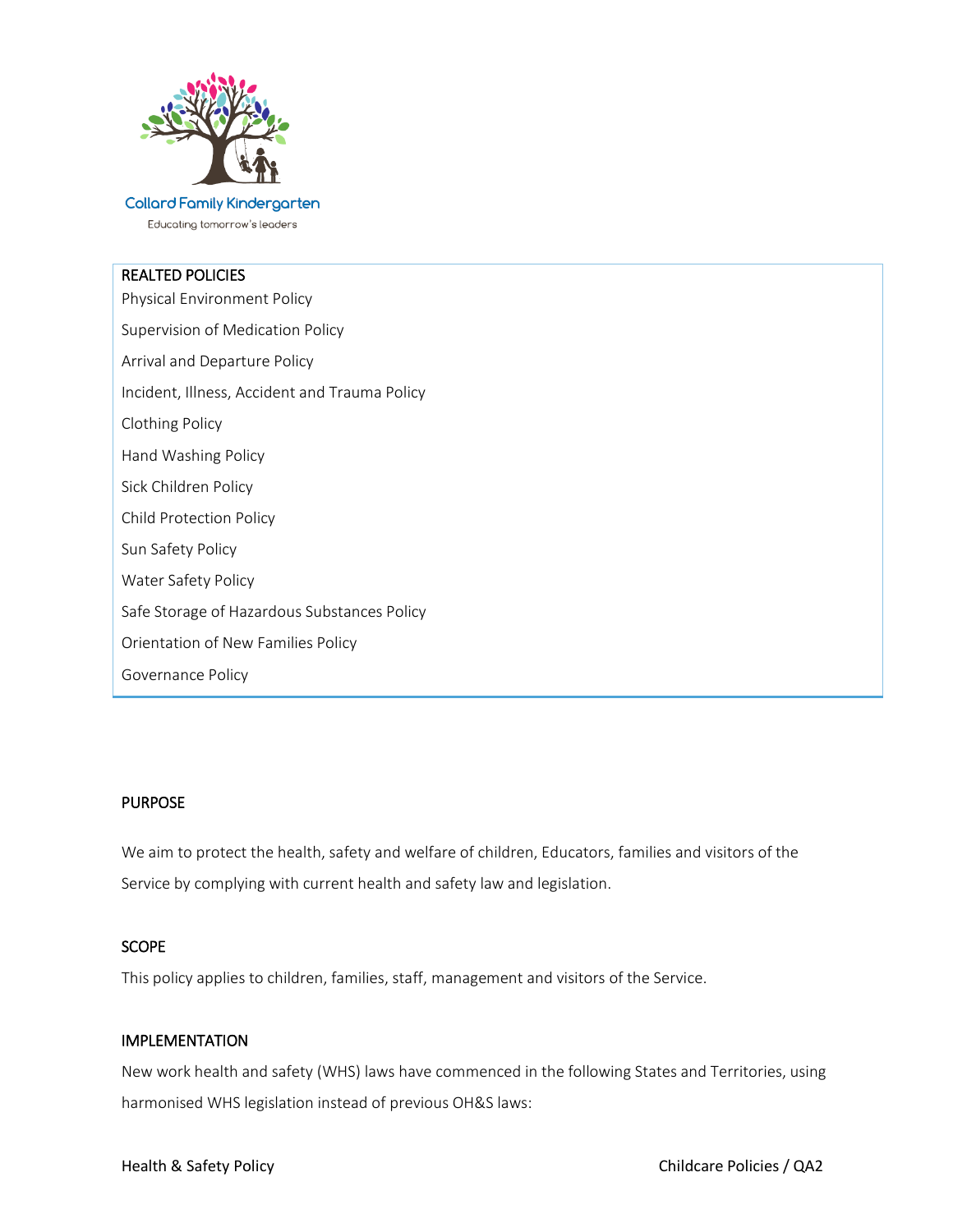

#### **Collard Family Kindergarten** Educating tomorrow's leaders

- Commonwealth
- Australian Capital Territory
- New South Wales
- Northern Territory
- Queensland
- Tasmania
- South Australia

Victoria and Western Australia are yet to develop new legislation.

The National Quality Framework establishes the standards and learning frameworks to provide high quality inclusive education and care in early and middle childhood settings, which can only occur in a safe and healthy work environment. The NQF makes few unambiguous references to work health and safety as it is part of different legislation that sits alongside and compliments this framework.

Good work health and safety policies, procedures and practices ensure that:

• Management fulfils its responsibility to provide a safe work place, without any negative impact on the health and wellbeing of employees;

- Employees meet their health and safety obligations and are safe in the workplace;
- The work environment supports quality early education and care.

We are dedicated to ensuring that all health and safety needs are met through the implementation of operative hygiene practices to control the spread of infectious diseases, the prevention and management of injuries and illness and providing a safe and secure physical environment for children. In any occurrences where children show any signs of illness, accident, injury or trauma, educators will refer to the Incident, Injury, Trauma and Illness Policy.

The importance of children's nutritional and physical health needs will be promoted by educating children about a healthy lifestyle which will be reinforced through the everyday routine and experiences.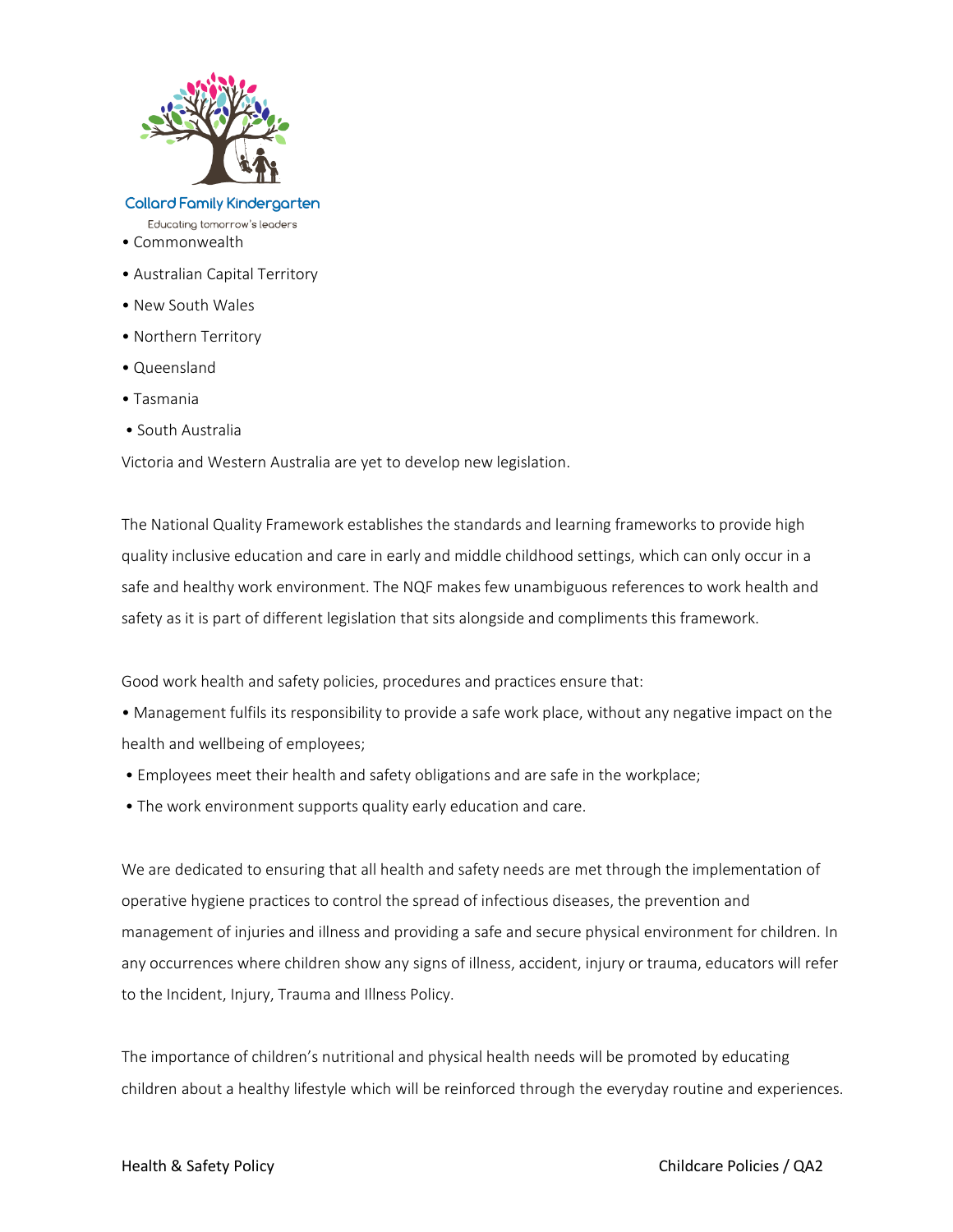

**Collard Family Kindergarten** Educating tomorrow's leaders

Information on health, hygiene, safe food and dental care principles and practices will be displayed at the Service to provide families with more information.

We believe in quality education and care in an environment that provides for their protection through adequate supervision, safe experiences and environments, and emergency vigilance. Educators at the Service are dedicated to understanding their legal and ethical responsibility to protect the children enrolled at the Service.

# Arrangements for Laundering of Soiled Items

 Soiled clothing will be returned to a child's home for laundering. Educators will remove soiled content and placed into a plastic bag. Items will be stored securely in a sealed container and not placed in the child's bag. For more information refer to the Nappy change and toileting procedure.

# Choosing Appropriate Resources and Equipment

- The Service will maintain an up to date register of equipment at the Service.
- The Approved Provider will be ultimately responsible for any purchases of equipment.
- Educators will document any equipment which needs maintenance on a prioritised basis on the maintenance register.
- Resources and equipment will be chosen to reflect the cultural diversity of the Service's community and the cultural diversity of contemporary Australia.
- The Service will actively pursue the contribution of families regarding toys and equipment at the Service
- All new equipment will be checked against Australian Safety Standards and added to the equipment and resources register.
- Children will be carefully introduced to new toys & pieces of equipment and taught how to use and care for them appropriately.
- Equipment that should only be used under supervision will be stored in a safe place out of children's reach.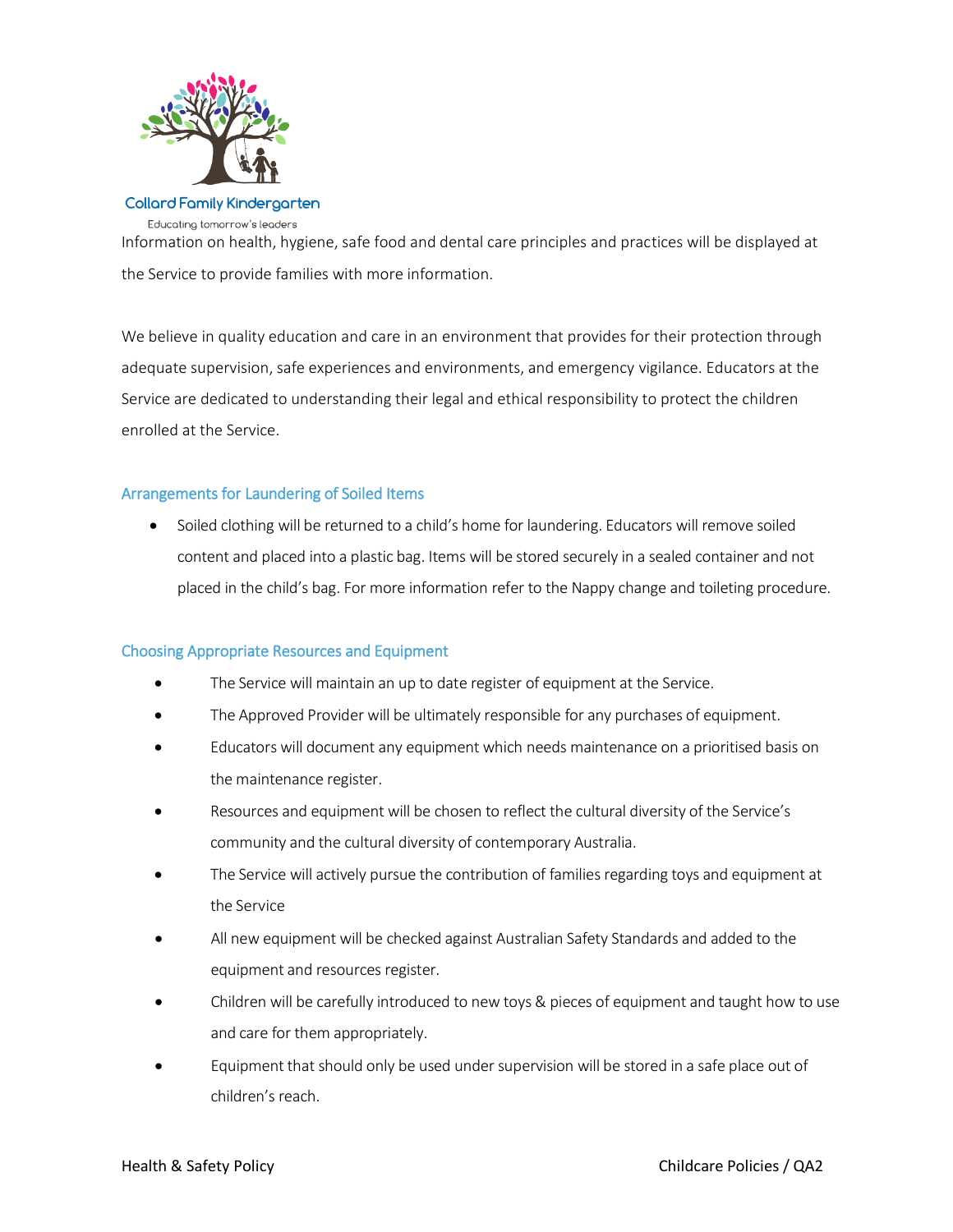

Educating tomorrow's leaders

- The use of pools and toys or equipment which involves the use of water will be used under the direct supervision of educators. All equipment will be emptied of water when not in use, and stored in such a manner that it cannot collect water.
- Equipment will be checked regularly by the educators to ensure it is in a clean and safe condition which will be recorded on the appropriate indoor and outdoor safety checklist.
- The Approved Provider will advise the educator and parents about the purchase of new equipment and ensure a risk assessment has been conducted.

# The children's learning environment

- The Service will keep a record of any changes that is made to the physical environment of the Service, such as rearranging of rooms etc to show continuous improvement.
- The Service will document the links between the arrangements and choice of resources and equipment and the children's learning in the program.

# On-going Maintenance

- The Service will reflect on the environment and establish a plan certifying that the environment continuously collaborates with our philosophy of providing a safe and secure environment, stimulating and engaging for all who interact with it.
- The Approved Provider/Nominated Supervisor will also ensure that the Service and its grounds comply with Local Government and regulations regarding fire ventilation, natural and artificial lighting and safety glass.
- Should the Service undertake major renovations, management plans will be put in place to ensure that the safety of educators, children, families and others at the Service is not compromised.

# The Children's Groupings

 Our Service groups the children throughout the day according to their age and/or developmental stage. Within each room children are able to explore and experience their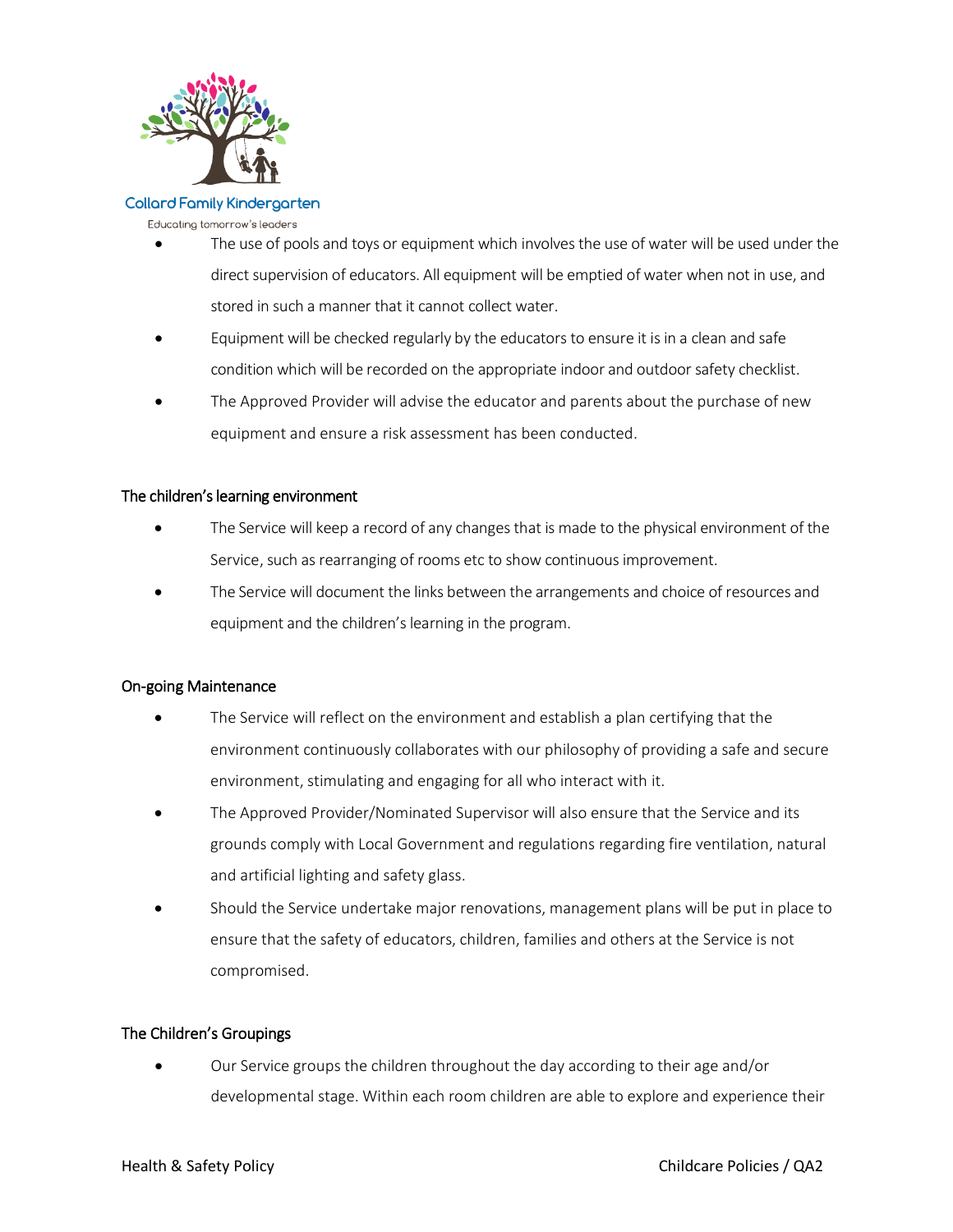

Educating tomorrow's leaders

own temperaments in both the indoor and outdoor environment. For example, providing children the opportunity to explore quiet play spaces, such as our book corner and a loud/physical play space such as the block area.

 For children to interact with the children and educators from other rooms in the Service, in the morning we have family grouping, where all children attending the Service are together.

# Safety Checks

A daily inspection of the premises will be undertaken before children begin to arrive. This inspection will include the:

- **Service Perimeters**
- Fences/Fence Line
- Gates
- Paths
- Buildings
- All rooms accessible by children
- Fixed equipment
- Sand Pit

This must to be done in order to identify any dangerous objects in the grounds ranging from sharps to poisonous or dangerous plants and animals. To ensure best practice, the daily safety checks will be conducted prior to the children arriving at the Service.

In the event of a sharp object being found (for example a syringe) educators will wear gloves and use tongs to pick up the object and place it in the 'sharp object box'. This box will be disposed of as per the recommendations of our local council.

Similarly, trees in the grounds must be checked regularly for overhanging, dead or dangerous looking branches as well as check for any infestations or nests.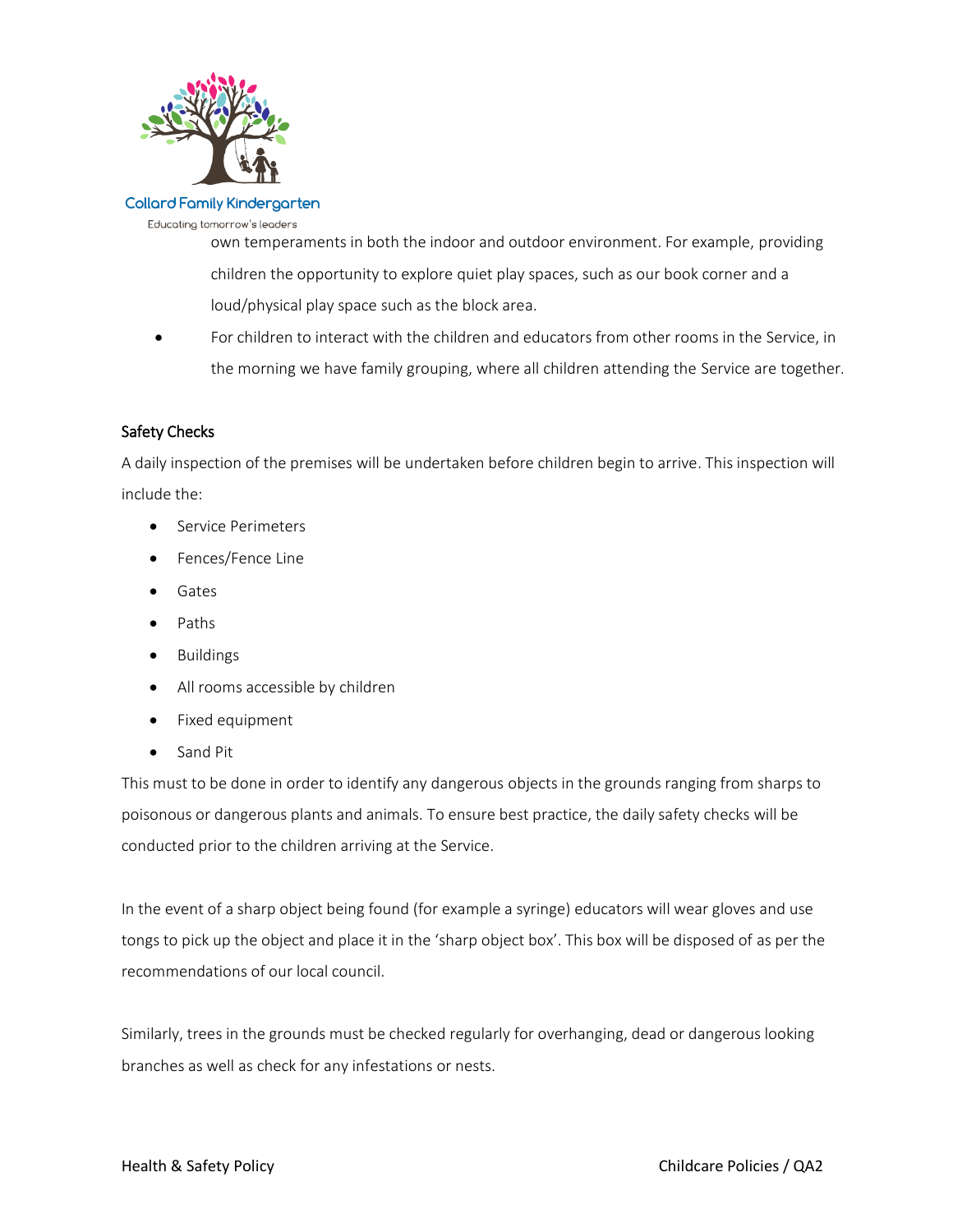

#### **Collard Family Kindergarten** Educating tomorrow's leaders

Non-fixed play equipment in the Service grounds it can be no more than one metre high and must be supervised at all times by an educator.

The Service will have regular pest inspections carried out by an accredited pest control company. Documentation of these inspections will be kept and any findings from the pest control check will be carried out in line with the recommendation of the pest control company.

The Indoor and Outdoor Daily Safety Checklists will be used as the procedure to conduct these safety checks. A record of these will be kept by the Service. Any required maintenance will immediately be reported by the Approved Provider/Nominated Supervisor who will make the appropriate arrangements to have repairs carried out.

The following can be used as a guideline to produce Checklists for the Service's individual needs.

# Checklist: Outdoor

- Building maintenance regularly maintain and check for hazards, check building is in a safe, clean and hygienic condition. Records of any damages and subsequent repairs are kept.
- Doors –have finger jam protectors.
- Dust mites, pet allergens regular dusting and vacuuming.
- Fences -securely and effectively fence all sides of outdoor play areas from roads, water hazards, and driveways. Maintain fences have correct height. Install childproof self-locking devices on gates.
- Garbage safe and prompt disposal. Use lidded secure bins that prevent child access and maintain in a clean and safe condition. Encourage recycling.
- Garden and renovation debris removed. Regularly trim branches and bushes.
- Garages and sheds keep locked.
- Heating, cooling, ventilation, lighting comfortable, safe, maintained, guarded and are kept out of reach of children.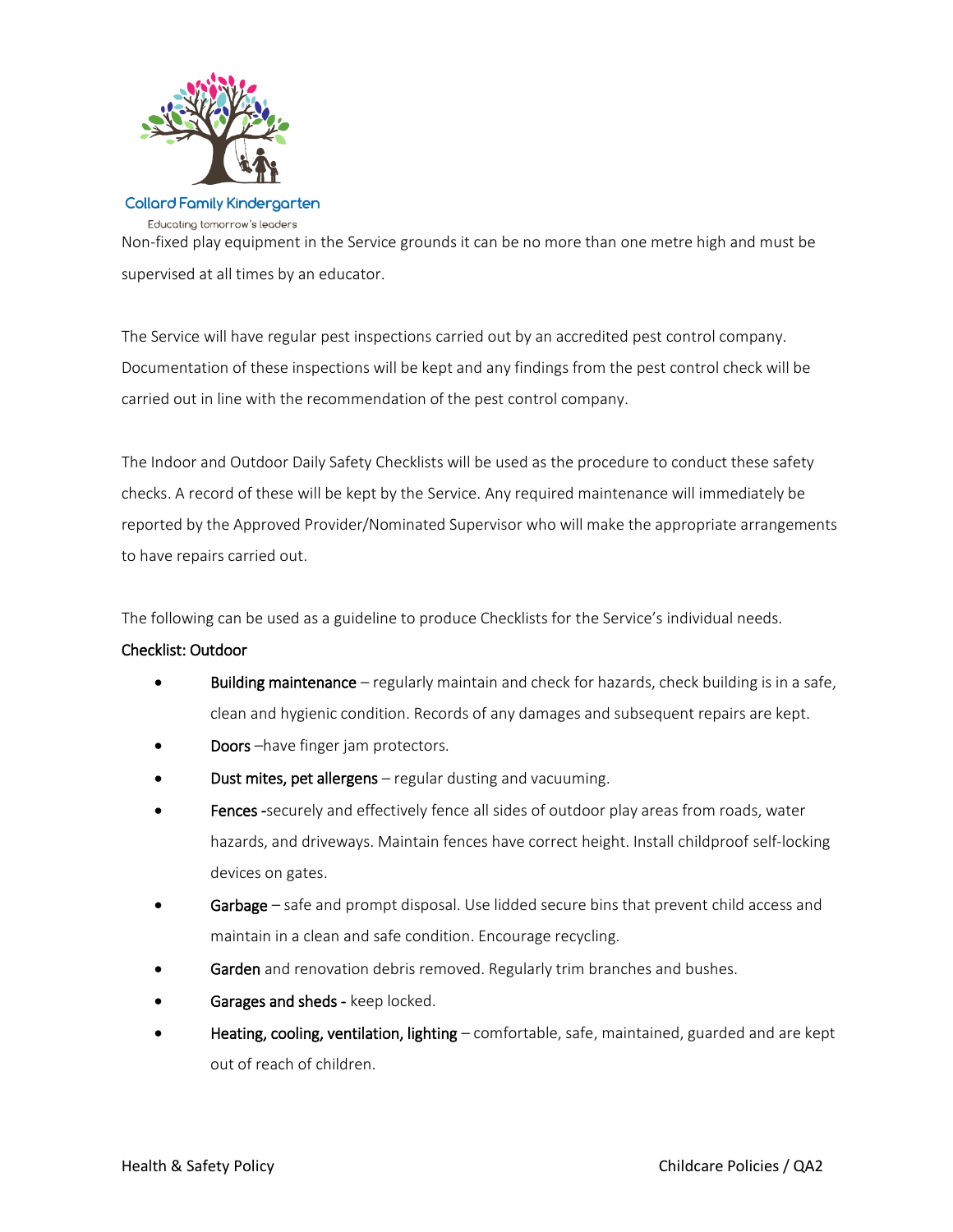

Educating tomorrow's leaders

- Hygienic, regularly cleaned and maintained conditions protect against vermin, bacteria, mildew, lead, asbestos and other dust allergens.
- Non-slip floors, stairs, steps, grounds and nonporous indoor floors for easy cleaning.
- Renovation dangers e.g. lead, asbestos, holes and excavations reduce risks.
- Pesticide residue dangerous chemicals should not be used to remove vermin.
- Safety glass is installed according to the Australian Standards on all glass doors and windows accessible to children, and safety decals on both sliding doors and plate glass doors at child and adult eye level.
- Security minimising unauthorised access with appropriate fencing and locks.
- Spills clean away as they occur.
- Under Service access (including buildings on stilts and footings) lock or block access.
- Window fly screens securely fitted, maintained and permanent.
- Hazards and driveways. Maintain fences, have correct height, install childproof self-locking devices on gates.
- Bikes and wheeled toys  $-$  it is recommended that correctly fitted helmets be worn every time children use 'bikes' and wheeled toys. For detailed checklists and assistance in developing written policies to guide maintenance, programming, supervision and use of 'bikes' and wheeled toys in children's services, contact the Early Childhood Road Safety Education Program on (02) 9850 9882.
- Centre car park ensure family members are aware of pedestrian safety rules such as holding their child's hand and alighting children from the safety door. Encourage families to always supervise their children in the car park to prevent accidents and injuries, which could occur as a result of reversing vehicles.
- Finger entrapment all holes or openings in playground equipment must be between 8-25 mm.
- First aid kit is approved, maintained, and accessible throughout outdoor play.
- Hazardous Plants identify and remove or make inaccessible to children.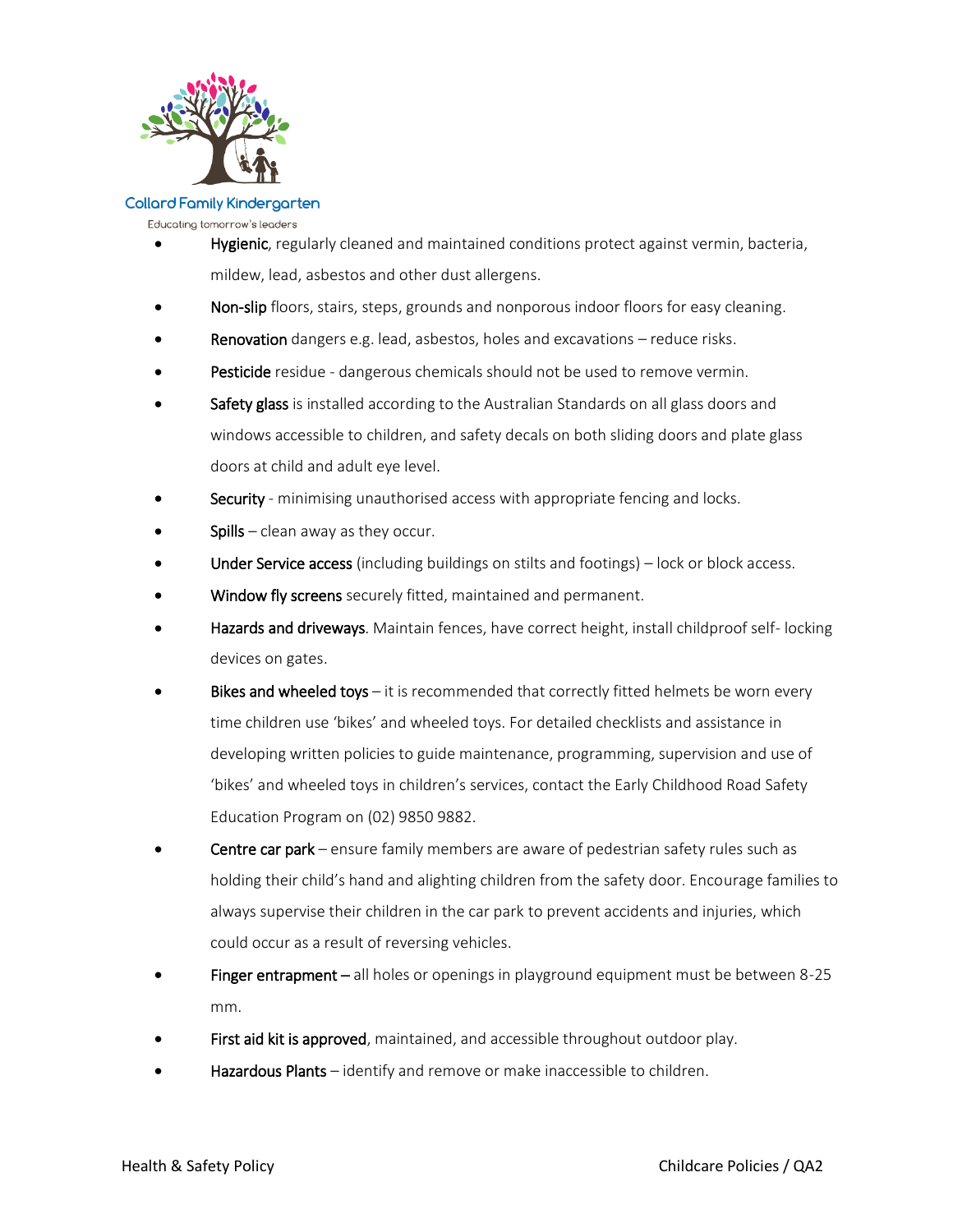

Educating tomorrow's leaders

- Machinery, tools and equipment ensure all engine operated or other hazardous equipment, tools or machinery are stored securely and are inaccessible to children.
- Pet and animal droppings cleared or inaccessible to children in outdoor areas, exclude dogs from children's play areas, finger proof pet enclosures, supervise pet interactions with children.
- Pool safety, fencing and gate compliance, paddling pools emptied immediately after use, turn upside down, disinfected if soiled.
- Safe play rules and adequate safe play areas talk with children about how to play safely. Maintain safe layouts for outdoor play areas to avoid collisions between children.
- Sandpits Regularly clean, rake, and remove sand soiled by faeces or blood. Hose sandpits at end of day after removing contaminated sand and material.
- Soft fall appropriate ground cover under outdoor climbing and play equipment, meets standards.
- Sun protection clothing, hats, and sunscreen, for unshaded areas minimise play at peak sun exposure times. Install a sunshade over sandpits and play areas.
- Ensure children are visible and supervised at all times. High-risk areas and climbing and other outdoor play equipment. Make hazardous equipment, machinery, chemicals, and any other materials inaccessible to children.
- Water hazards cover and make inaccessible to children, e.g. ponds, dams, spas, creeks, nappy buckets.
- Water troughs are to be used under adult supervision only and will not be used without a stand, keeping it off the ground. Children are to remain standing on the ground whilst using the water trough
- Play equipment that is higher than 50cm has soft fall installed underneath at least 25cm in depth under and 1.9m from the perimeter of the equipment. Place outdoor play equipment away from paths and solid garden edging.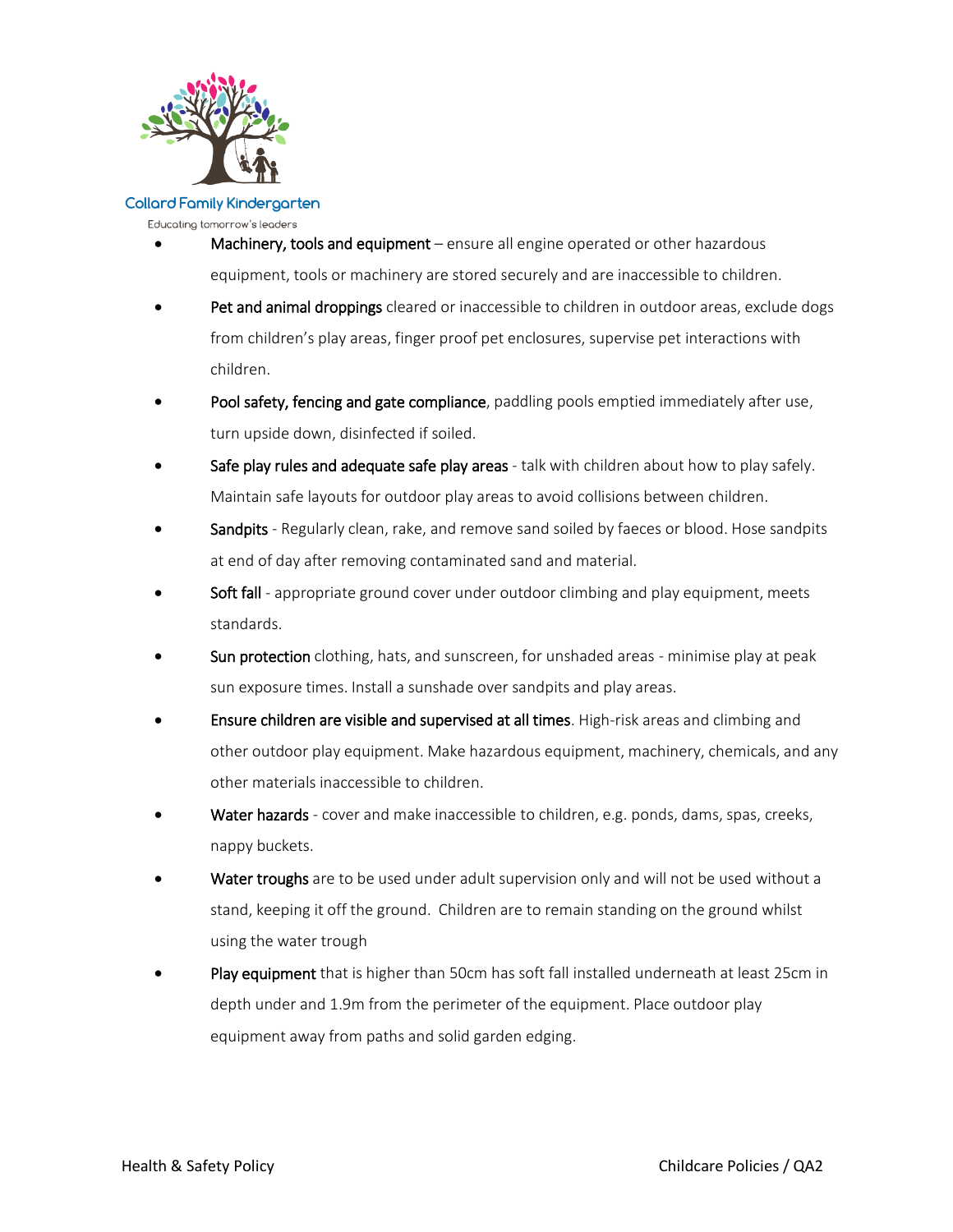

Educating tomorrow's leaders

- Surfacing used underneath and around equipment complies with Australian and New Zealand Standards AS/NZS 4422, 1996, and is maintained regularly; materials may need to be raked, redistributed and checked weekly for spiders, sharp objects or animal litter.
- Wild animals/snakes grounds will be searched during the safety check.

# Checklist: Indoors

- Access for children and adults with disability ensure safe access into, within and out of the Service, security, toilet and washing facilities, and check for hazards for wheelchairs and people with impaired sight, hearing or mobility.
- Barriers age appropriate, child proof, self-locking barriers to balconies, stairways, kitchen, bathroom, laundry, garage, other levels in the Service, front and back garden.
- Children at risk maintain extra security and supervision for children at special risk.
- Choking hazards e.g. small toy parts, beads, nuts, blind and curtain cords, plastic bags, sandwich bags and balloons.
- Decorations and children's artwork do not place near ceiling fans, air conditioners or heaters. Avoid use of tacks, pins, and staples.
- **Emergency evacuation** develop an evacuation plan and emergency contact numbers display, inform families, and practice evacuation procedures.
- Fire fire blanket, extinguisher, fire exits, smoke detectors, electrical safety switch.
- First aid kit with approved contents is maintained and accessible. Ensure First Aid certificates are current for relevant educators.
- Furniture and nursery equipment stable, maintained and meets safety standards.
- Guard and make inaccessible to Children- heaters, coolers, fireplaces, stoves, microwaves, power points, and office equipment. Ensure heaters are away from children's cots.
- Hazardous indoor and outdoor plants-identify, remove or make inaccessible to children.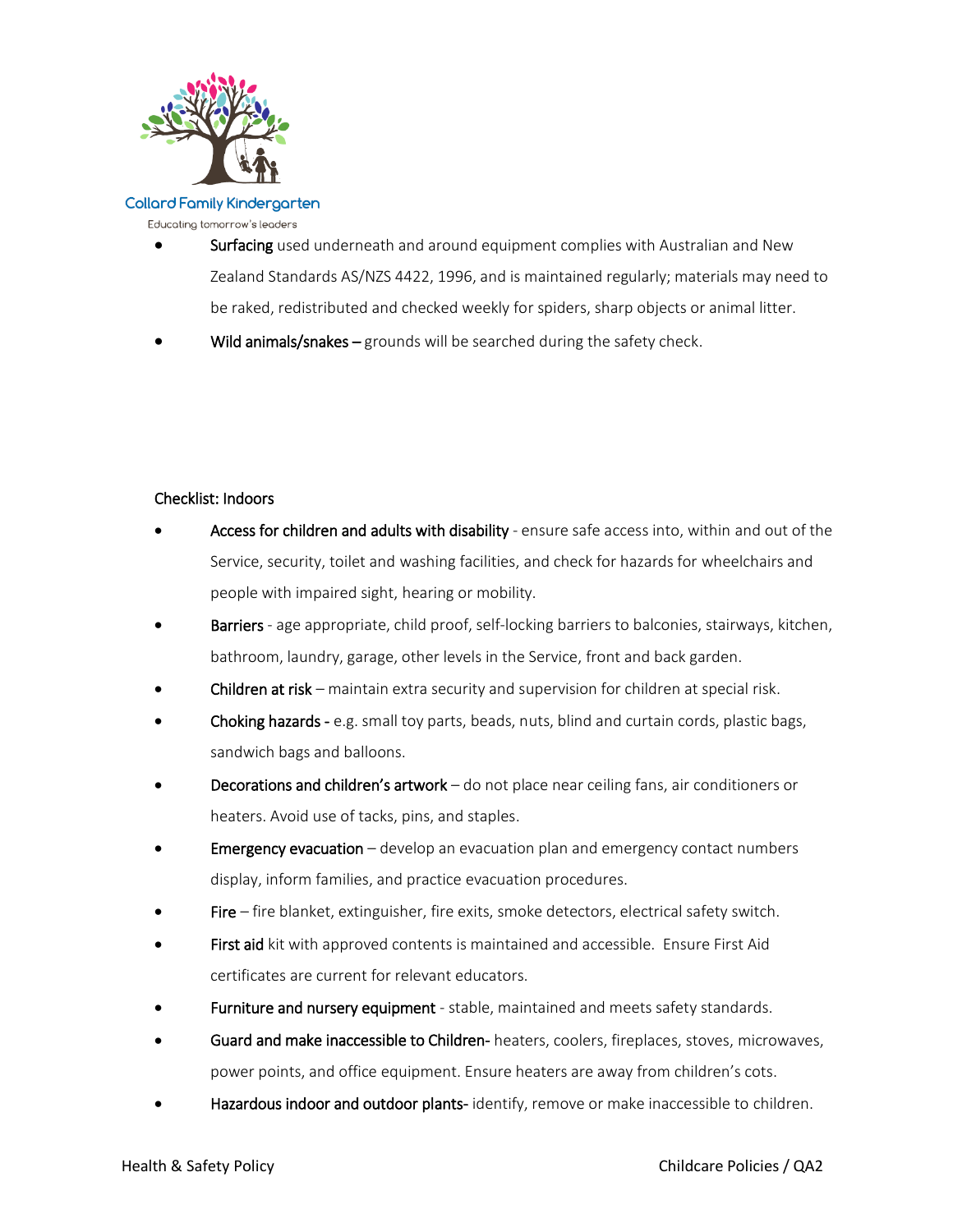

Educating tomorrow's leaders

- Heaters ensure that children cannot come in contact with hot surfaces. It is preferable to use heating where combustion products are ducted outside. If gas heating is used ensure there is adequate ventilation while the heater is operating.
- Hot water ensure the hot water supply is regulated so as to keep it below the temperature at which a child can be scalded (the current KidSafe recommendation is below 43.5°C).
- Machinery, tools and equipment ensure all engine operated or other hazardous equipment, tool or machinery are stored securely and are inaccessible to children.
- Noise reduce excessive exposure.
- Non-slip, non-porous floors, stairs.
- Pets and animals inform families of pets being kept on premises and plans to obtain new pets. Ensure pets are vaccinated, wormed, don't have fleas, clean, and healthy. Keep pet accessories such as pet food, litter boxes, pet toys away from children. Exclude dogs from children's play areas. Keep children-pet interactions minimal and supervise interaction times.
- Record details and notify parents of any child accident.
- Safe play rules and adequate play spaces: discourage running indoors and safe furniture layout to avoid collisions.
- Safety glass used and installed according to Australian Standards, and Australian Building Codes on all glass doors and windows accessible to children, safety decals on sliding doors and plate glass doors at child and adult eye level.
- Security ensure all entry doors are locked at all times and place bells on doors.
- Smoke & drug free environment in all areas.
- Educators personal items ensure educator's personal items such as bags, sharp instruments, toiletries and medicines are kept secure and are inaccessible to children.
- Stairways, ramps, corridors, hallway, external balcony must be enclosed to prevent a child falling.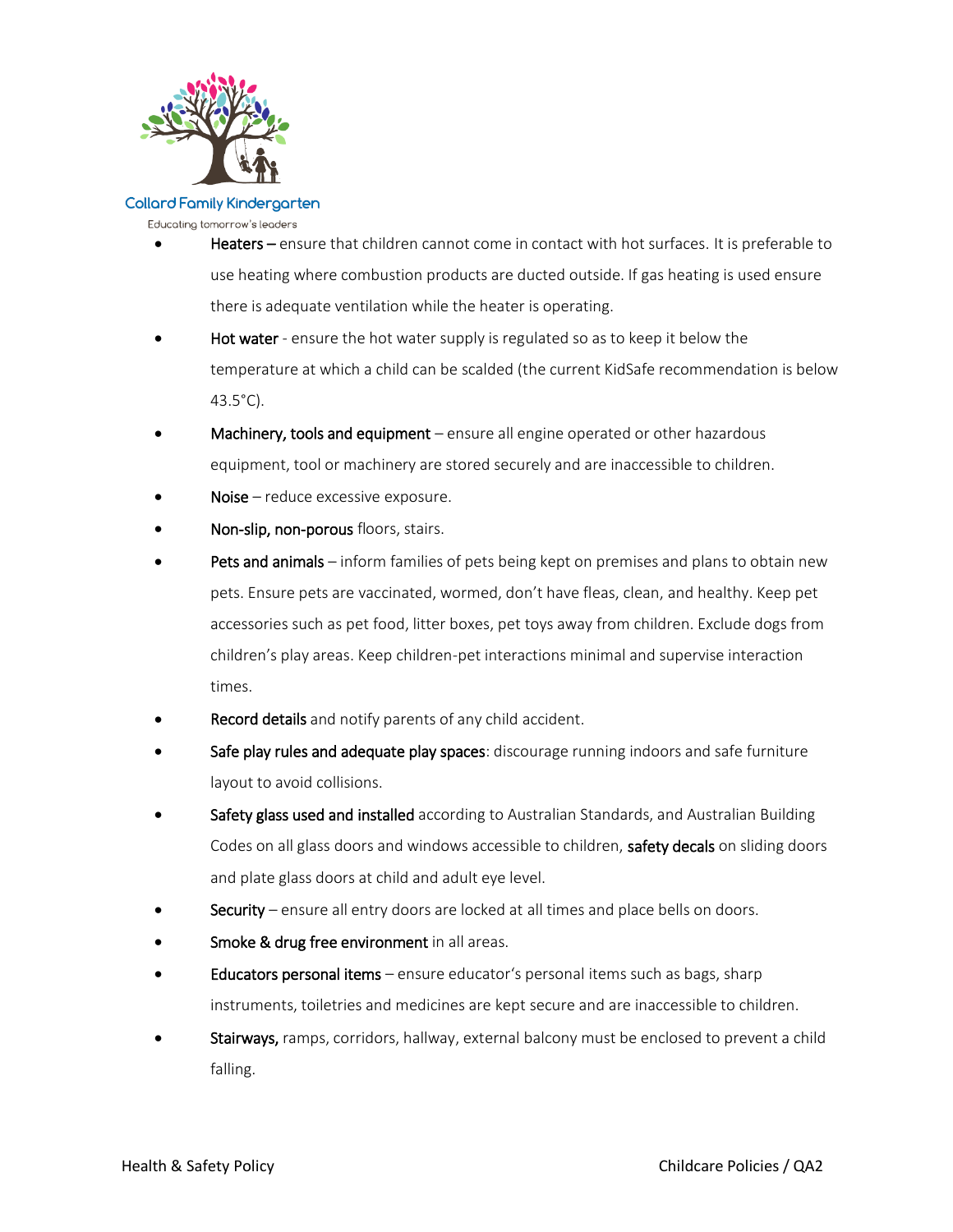

Educating tomorrow's leaders

- Store in locked cabinet any unsafe items, e.g. chemicals, medicines, razors, knives and electrical equipment.
- Supervision and visibility of children ensure children are visible and supervised at all times. High risk areas are children in high chairs, playpens and play areas, on change tables, and in nappy change and toilet areas. Have at least two educators on premises at all times with vision of each other and the children, have two educators present or in view when changing nappies or washing children.
	- Toys meet safety standards, age appropriate, maintained, and non-toxic.

# Cleaning of Buildings, Premises, Furniture and Equipment

# General Cleaning

- The Service will use structured cleaning schedules to ensure that all cleaning is carried out regularly and thoroughly.
- Educators will clean the Service at the end of each day and throughout the day as needed, signing off on all cleaning duties that have been completed.
- Accidents and spills will be cleaned up as quickly as possible to ensure that the Service always maintains a high level of cleanliness and hygiene.

When purchasing, storing and/or using any dangerous chemicals, substances, medicines or equipment, our Service will:

- Adhere at all times to manufacturer's advice and instructions when using products to clean furniture and equipment at the Service.
- Store all dangerous chemicals, substances and medicines in their original containers provided by the manufacturer. All labels and/or use by dates should be kept intact at all times.
- Ensure any substance found to be stored in a different container than originally provided, or with destroyed labels and/or unknown use by dates where appropriate will not be used under any circumstances.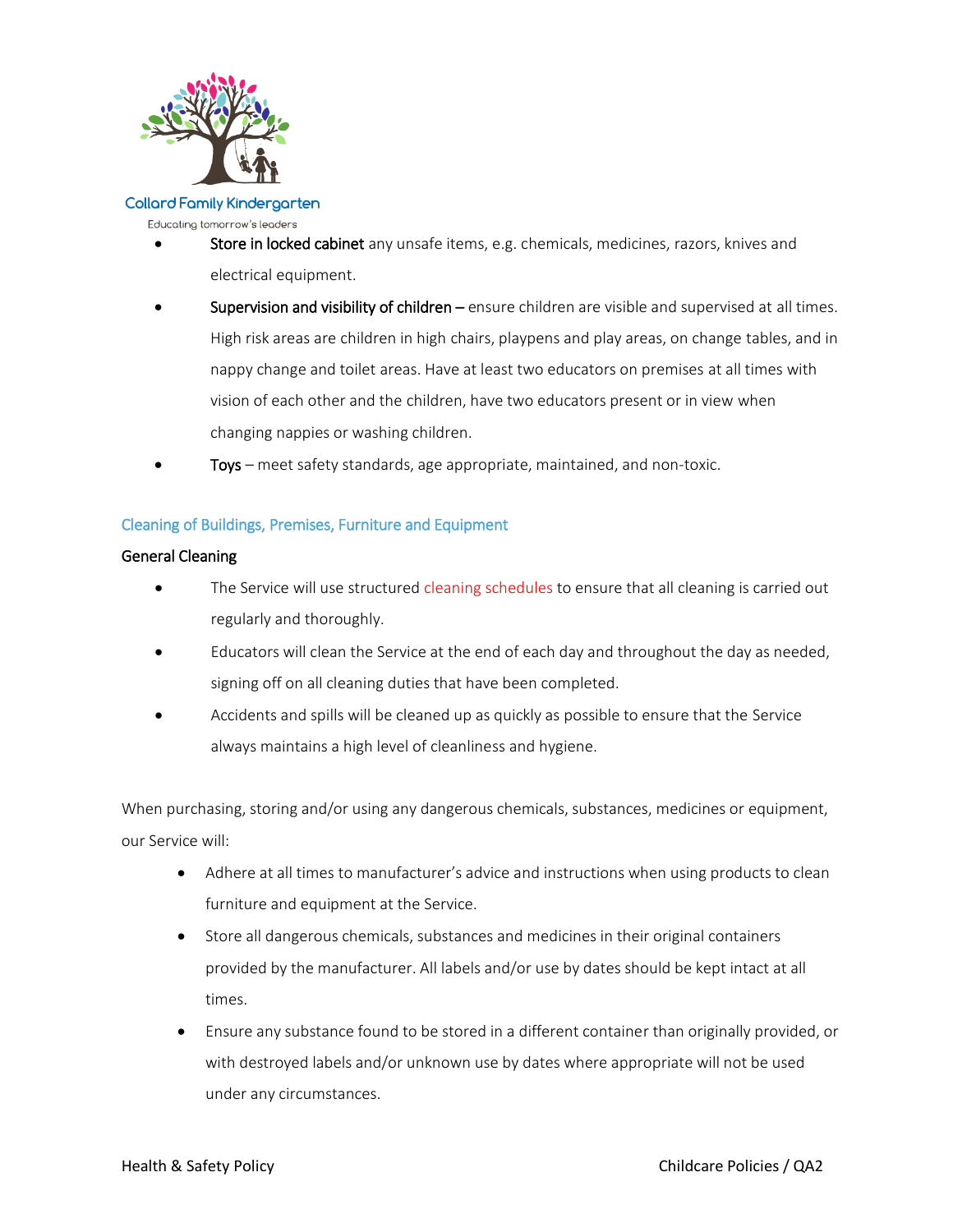

Educating tomorrow's leaders

- Ensure containers are disposed of correctly following local council guidelines, and not reused under any circumstances.
- Ensure all dangerous chemicals, substances and equipment must be stored in a locked place or facility which is labelled, secure and inaccessible to children. These materials may include, but are not limited to, all cleaning materials, detergents, poisonous or dangerous substances, dangerous tools and equipment including those with sharp and razor edges and toiletries.
- Follow the instructions of manufacturers, particularly of any product which may need to be stored in a refrigerated environment pursuant to the directives.
- Refrigerate substances that must be stored in a labelled, child resistant container, preferably in a separate compartment or in a part of the refrigerator inaccessible to children.
- Ensure all hazardous chemicals must be supplied with a Safety Data Sheet (SDS) formerly called a Material Data Safety Sheet. Our Service will adhere to the manufacturer's instructions for use, storage, and first aid instructions recorded on the SDS.
- Ensure you have a register of all hazardous chemicals, substances and equipment used at the Service. Information recorded should include where they are stored, their use, any risks, and first aid instructions and the current SDS. The register will be readily accessible.
- Ensure appropriate personal protective clothing should be worn in accordance to the manufacturer's instructions when using and disposing of hazardous substances or equipment.
- Seek medical advice immediately if poisoning or potentially hazardous ingestion, inhaled, skin or eye exposure has occurred, or call the Poisons Information Line on 13 11 26, or call an Ambulance on 000.
- Ensure emergency, medical and first aid procedures are carried out, with relevant notification to the appropriate authority that administers workplace health and safety immediately and any other person or authority as required by regulations or guidelines.
- In any major emergency involving a hazardous chemical or equipment, a hazardous gas or a fire or explosion hazard, call the emergency services, dial 000 and notify the appropriate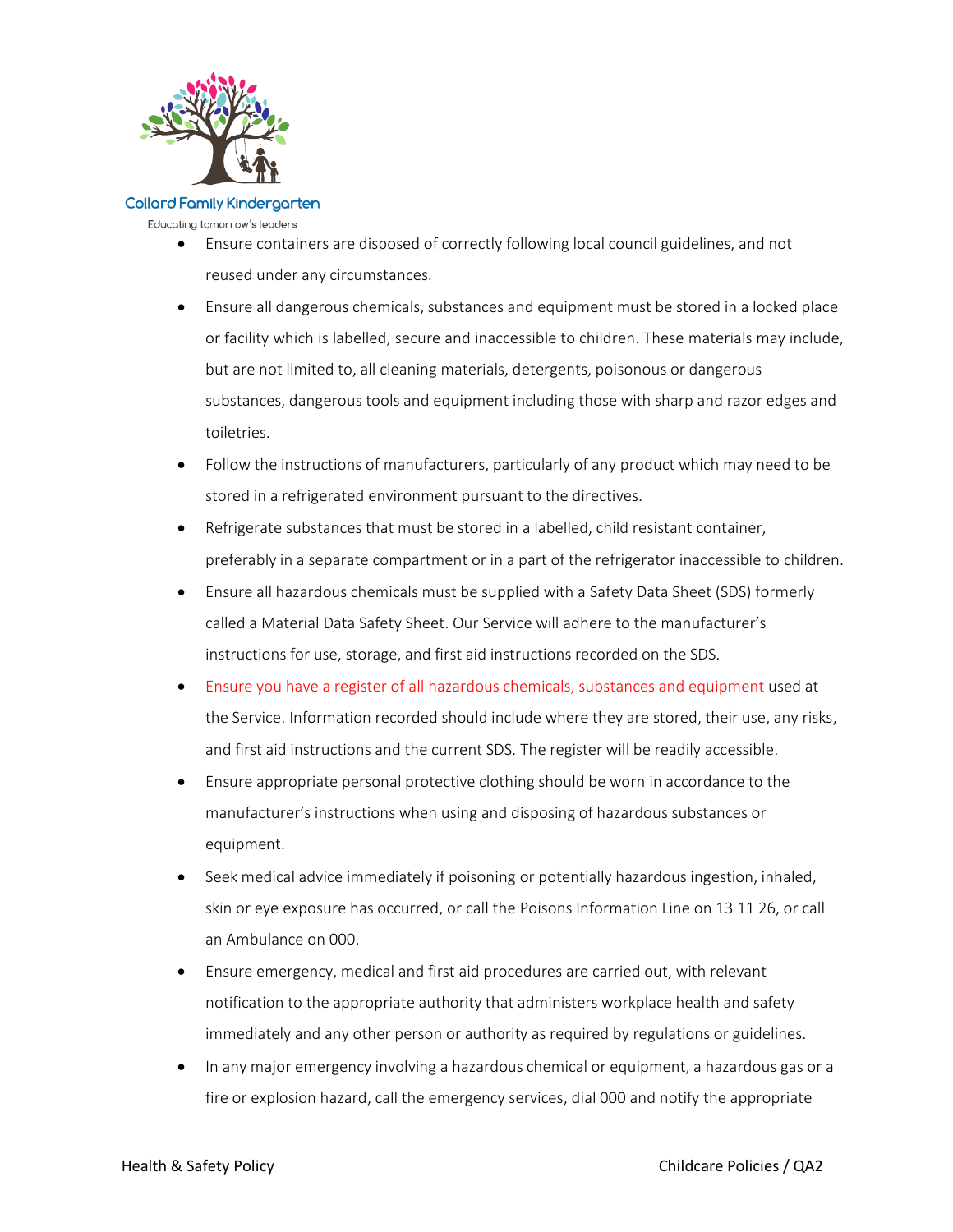

Educating tomorrow's leaders

authority that administers workplace health and safety and any other person or authority as required by regulations or guidelines.

• The Poison Safety Checklist will be used in order to ensure we are consistently meeting requirements.

# Hand washing

In order to assist in preventing the transmission of germs is effective handwashing. Adults and children should wash their hands:

- When hands are visibly dirty
- When coming inside from being outside
- On arrival
- Before you eat
- Before you prepare food items
- After touching raw meats like chicken or beef
- After contact with any body fluids like blood, urine or vomit
- After changing infant or adult nappies
- After touching animals or pets
- After blowing your nose or sneezing
- After meals
- After going to the toilet

# Minimising Potentially Dangerous Substances

Our Service also implements the concept of minimising the use of potentially dangerous substances. Ordinary detergents will be used to help remove dirt from surfaces. Colour-coded sponges (e.g. pink for the kitchen, yellow for the bathroom) will be used in order to not cross-contaminate areas. Different rubber gloves will also be used in each room then hung out to dry and air. Before returning to the children educators will wash and dry hands.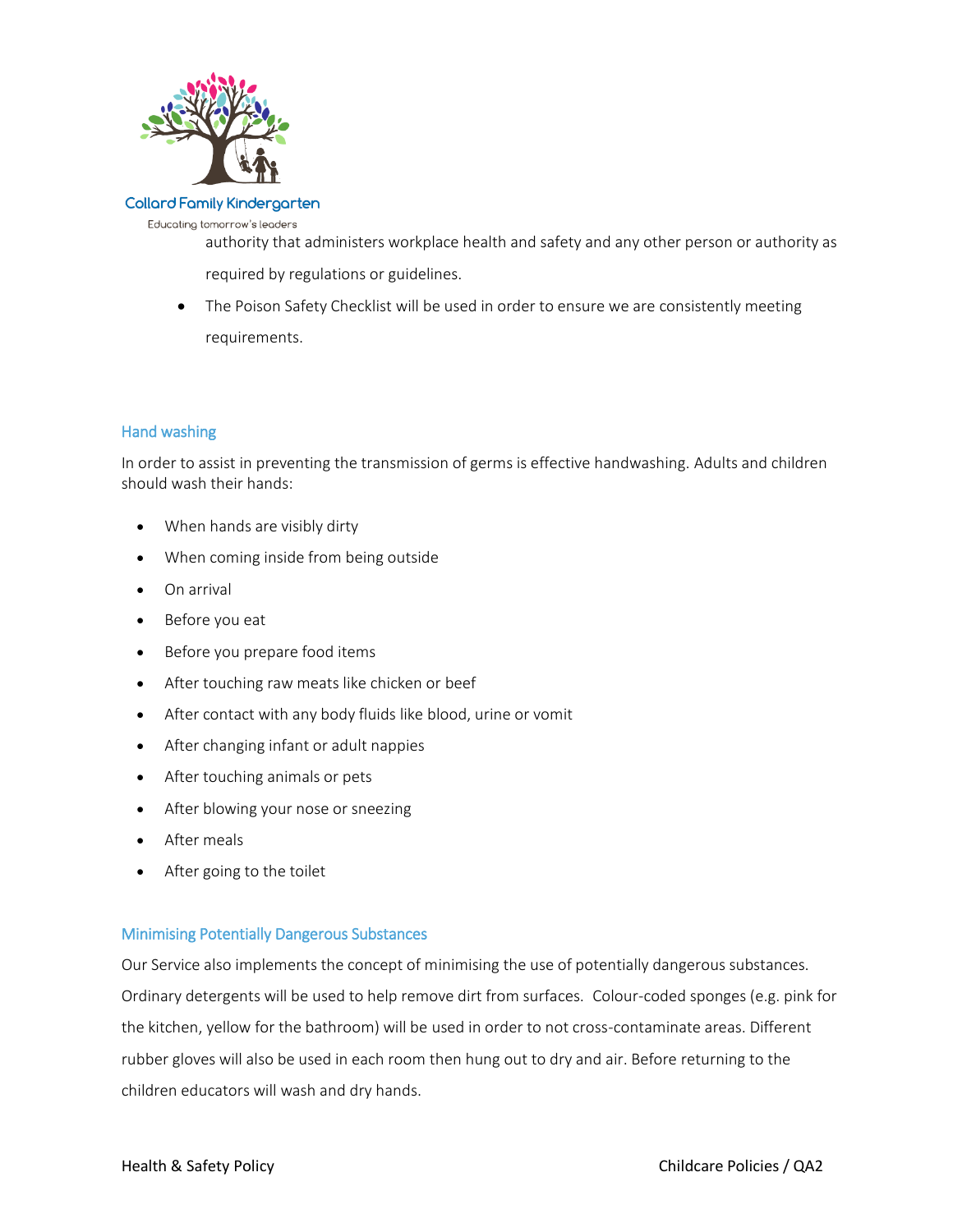

# **Disinfectants**

Disinfectants are usually unnecessary as very few germs can survive exposure to fresh air and natural light. In an outbreak situation, public health units may specify the use of a particular disinfectant. In this situation, for the disinfectant to work effectively, there still needs to be thorough cleaning using a detergent beforehand. Essentially, there is no ideal disinfectant. Disinfectants cannot kill germs if the surface is not clean. It is more important to ensure: Surfaces have been cleaned with detergent and warm water than to use a disinfectant.

To kill germs, any disinfectant needs:

- A clean surface to be able to get to the germ.
	- To be able to act against those particular germs.
	- To be of the right concentrate.
	- Enough time to kill the germs, this is at least 10 minutes.

#### **Detergents**

To work in accordance with Staying healthy in Child Care, proper cleaning with detergent and warm water, followed by rising then drying and airing time kills most germs from surfaces as they are unable to multiply in a clean environment. Cleaning equipment should be stored and taken care of so it can dry between uses and not multiply germs itself.

#### Nappy change area

Nappy change areas need to be cleaned after each use with disinfectant. Refer to Nappy Changing Policy and procedure

#### Clothing

- Educators clothing should be washed daily.
- Educators should also have a change of clothes available in case of accidents.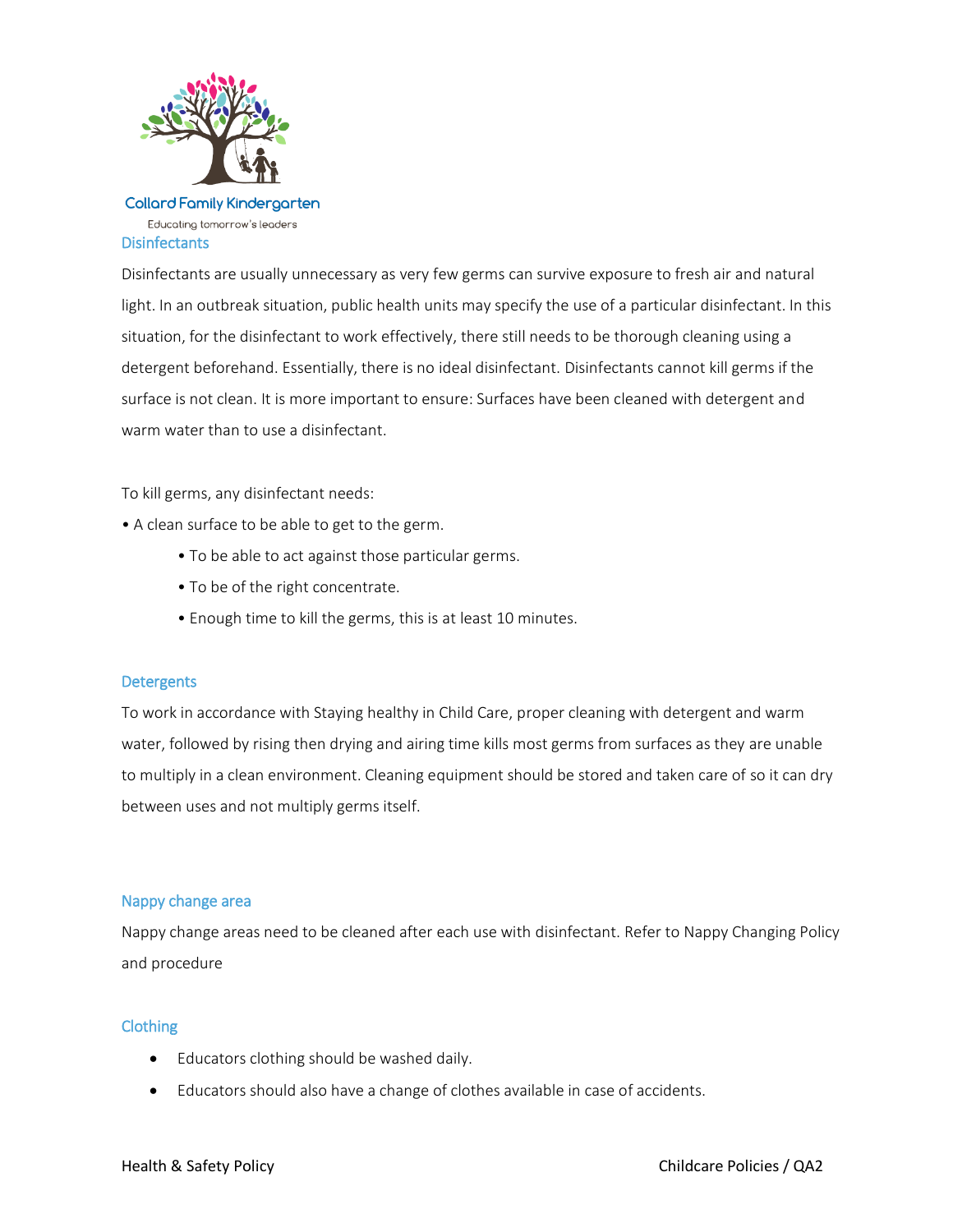

Educating tomorrow's leaders

Dress-up and play clothes out on display should be washed once a week.

# Toy Cleaning

Educators are required to clean the children's equipment and toys on a regular basis in order to minimise cross contamination and the spread of illnesses. Educators will wash a toy immediately if it has been sneezed on, mouthed, and soiled or if it has been discarded after play by a child who has been unwell. The Service will have washable toys for the younger children.

Refer to the following toy cleaning schedule for toys on display in the children's rooms. Educators will be required to keep a toy cleaning register documenting when toys and equipment has been cleaned.

# Recommended cleaning materials:

- Most toys can be washed with normal dishwashing liquid, rinsing with clean water.
- Get into corners with a toothbrush and allow to air dry (if possible in the natural sunlight)
- Leaving items such as LEGO and construction blocks to drain on a clean tea-towel overnight is idyllic.

# Wooden Toys:

 Should be wiped over with a damp cloth – please do not immerse in water as this can destroy the equipment

# Play Dough

Service will reduce the risk of the spread of disease when playing with play dough by:

- Encouraging hand washing before and after using play dough
- Storing the play dough in a sealed container in the refrigerator between uses.
- Making a new batch of play dough each week, and
- If there is an outbreak of vomiting and/or diarrhoea, discarding the playdough at the end of each day during the outbreak.

# Rattles and Baby Toys: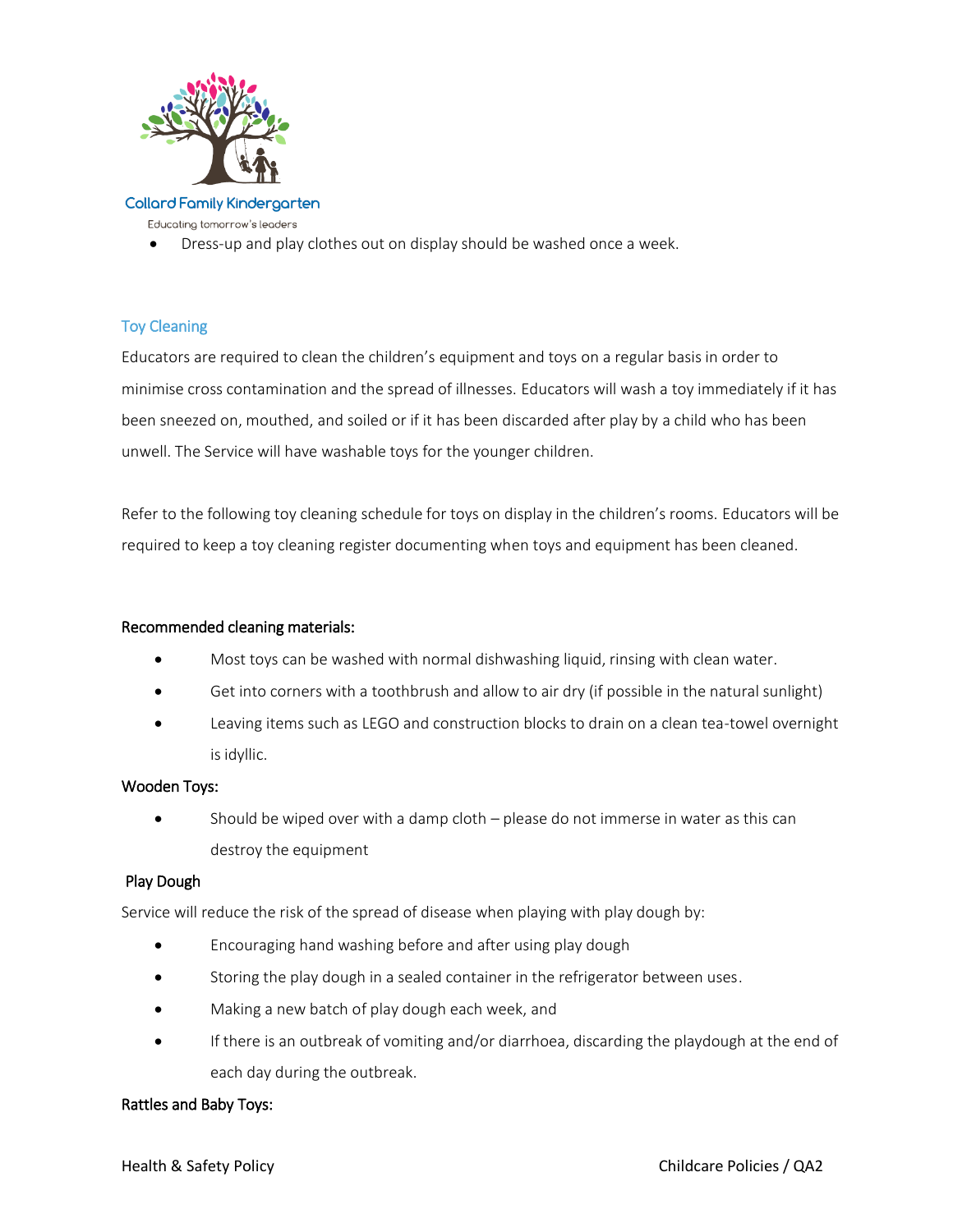

Educating tomorrow's leaders

- Must not be immersed in water as it can get inside, rendering the toy useless.
- Wipe thoroughly with hot water or a cloth with diluted vinegar.

#### Ride-on Vehicles and Outdoor Toys:

- Must be cleaned.
- Please take care not leave them exposed to the elements as this reduces their lifespan.

#### Puzzles and Games:

- Wooden puzzles as per 'Wooden Toys' above.
- Cardboard should be wiped over with a slightly damp cloth.

# Sun Protection

Our Service will work in collaboration with the Vic Sunsmart Program to ensure children's health and safety is maintained at all times whilst at the Service. Sunsmart recommends that all early childhood education and care services have a Sunsmart Policy to reduce UV damage to those in care, including Educators. Our Sun Safety Policy has been accepted and approved by Sunsmart.

# 1. Outdoor Activities

The Service will use a combination of sun protection measures whenever UV Index levels reach 3 and above. This will include:

- From October to March sun protection is required at all times. Extra sun protection is needed between 11am and 3pm and during this period outdoor activities will be planned to happen under shady areas.
- All sun protection measures (including recommended outdoor times, shade, hat, clothing and sunscreen) will be considered when planning excursions and incursions.

#### 2. Shade

The Service will provide and maintain adequate shade for outdoor play. Shade options can include a combination of portable, natural and built shade. Regular shade assessments will be conducted to monitor existing shade structures and assist in planning for additional shade.

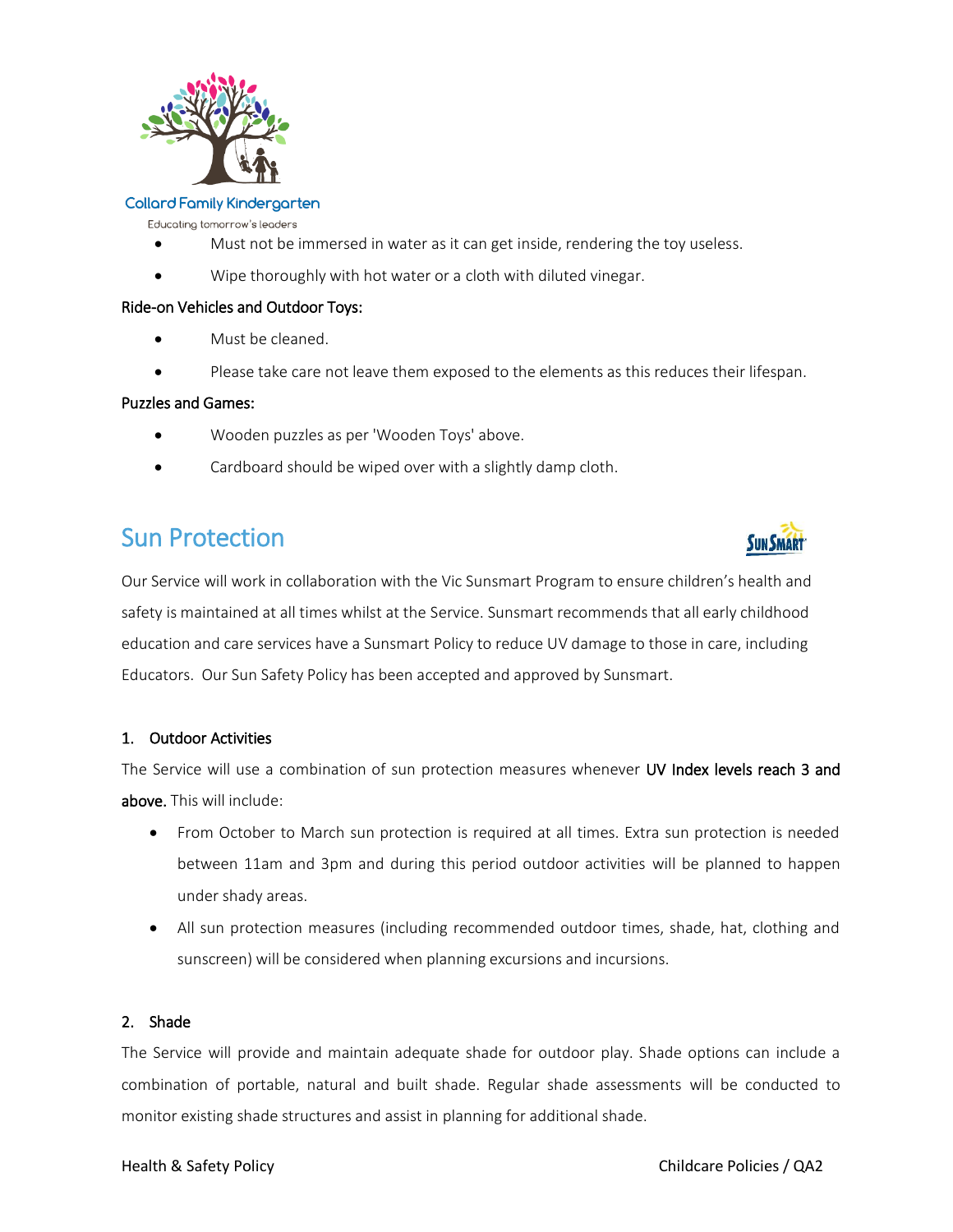

# 3. Hats

Educators and children are required to wear sun safe hats that protect their face, neck and ears. A sun safe hat is:

- Legionnaire hat.
- Bucket hat with a deep crown and brim size of at least 5cm (adults 6cm).
- Broad brimmed hat with a brim size of at least 6cm (adults 7.5cm).

Please note: Baseball caps or visors do not provide enough sun protection and therefore are not recommended. Children without a sun safe hat will be asked to play in an area protected from the sun (e.g. under shade, veranda or indoors) or can be provided with a spare hat.

# 4. Clothing

When outdoors, educators and children will wear sun safe clothing that covers as much of the skin (especially the shoulders, back and stomach) as possible. This includes wearing:

- Loose fitting shirts and dresses with sleeves and collars or covered neckline.
- Longer style skirts, shorts and trousers.
- Children who are not wearing sun safe clothing can be provided with spare clothing.

# Please note: Midriff, crop or singlet tops do not provide enough sun protection and therefore are not recommended.

# 5. Sunscreen

All educators and children will apply SPF30+ broad-spectrum water-resistant sunscreen 20 minutes before going outdoors and reapply every 2 hours when the UV rating is moderate (3 or above). Sunscreen is stored in a cool, dry place and the use-by-date monitored.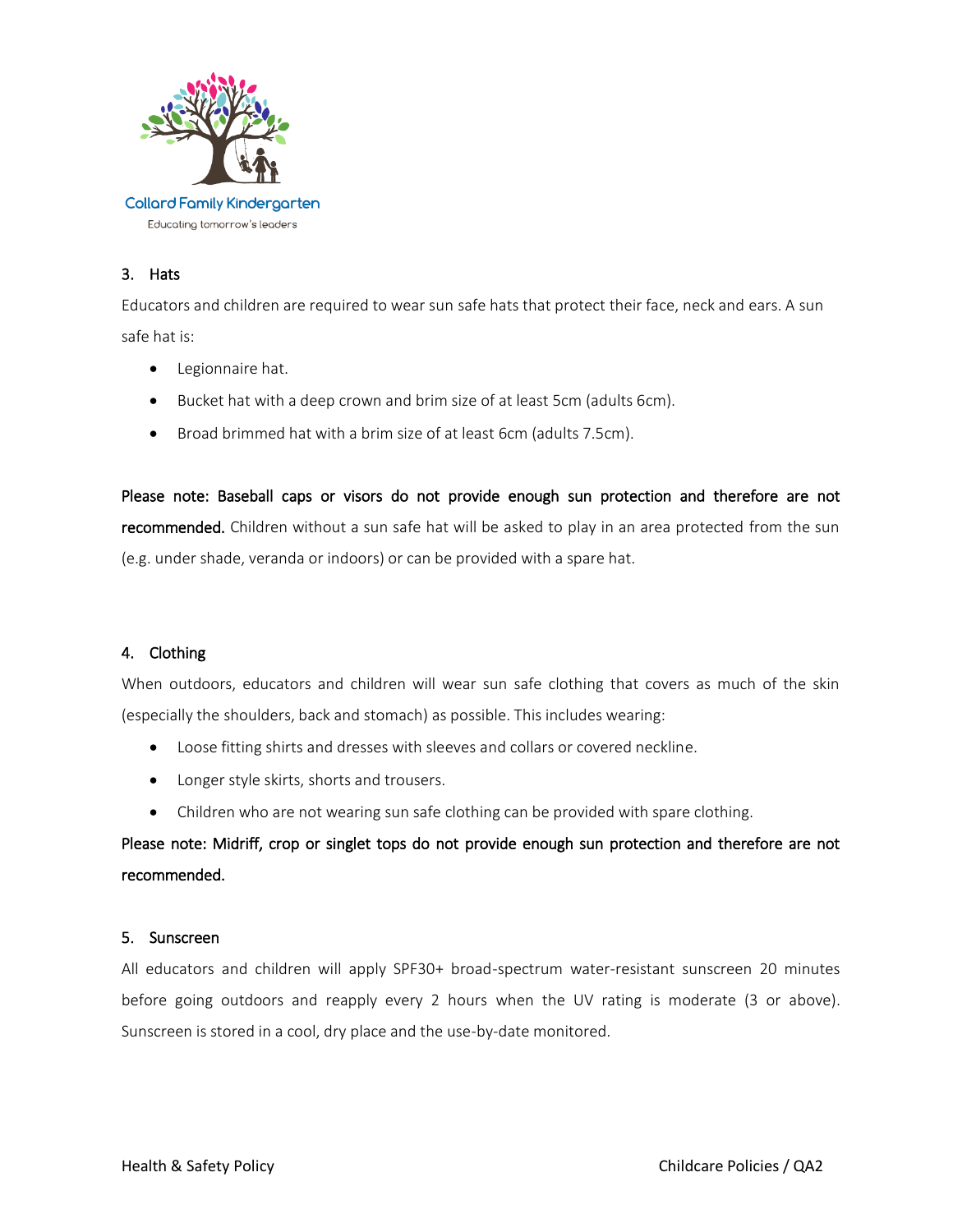

Educating tomorrow's leaders

# 6. Babies

Babies under 12 months will not be exposed to direct sunlight and are to remain in dense shade when outside. They will wear sun safe hats and clothing and small amounts of SPF30+ broad-spectrum waterresistant sunscreen *may* be applied to their exposed skin.

# 7. Role Modelling

Educators will act as role models and demonstrate sun safe behaviour by:

- Wearing a sun safe hat (see Hats).
- Wearing sun safe clothing (see Clothing).
- Applying SPF30+ broad-spectrum water-resistant sunscreen 20 minutes before going outdoors.
- Using and promoting shade.
- Wearing sunglasses that meet the Australian Standard1067 (optional).

Families and visitors are encouraged to role model positive sun safe behaviour.

# 8. Education and Information

Sun protection will be incorporated regularly into learning programs. Sun protection information will be promoted to educators, families and visitors. Further information, support and free resources are available from the Cancer Council website [www.cancercouncil.com.au/sunsmart](http://www.cancercouncil.com.au/sunsmart) or call the SunSmart Information Line on 02 9334 1761.

# 9. Policy Availability

The sun protection policy, updates and requirements (including hat, clothing and sunscreen) will be made available to educators and staff, families and visitors.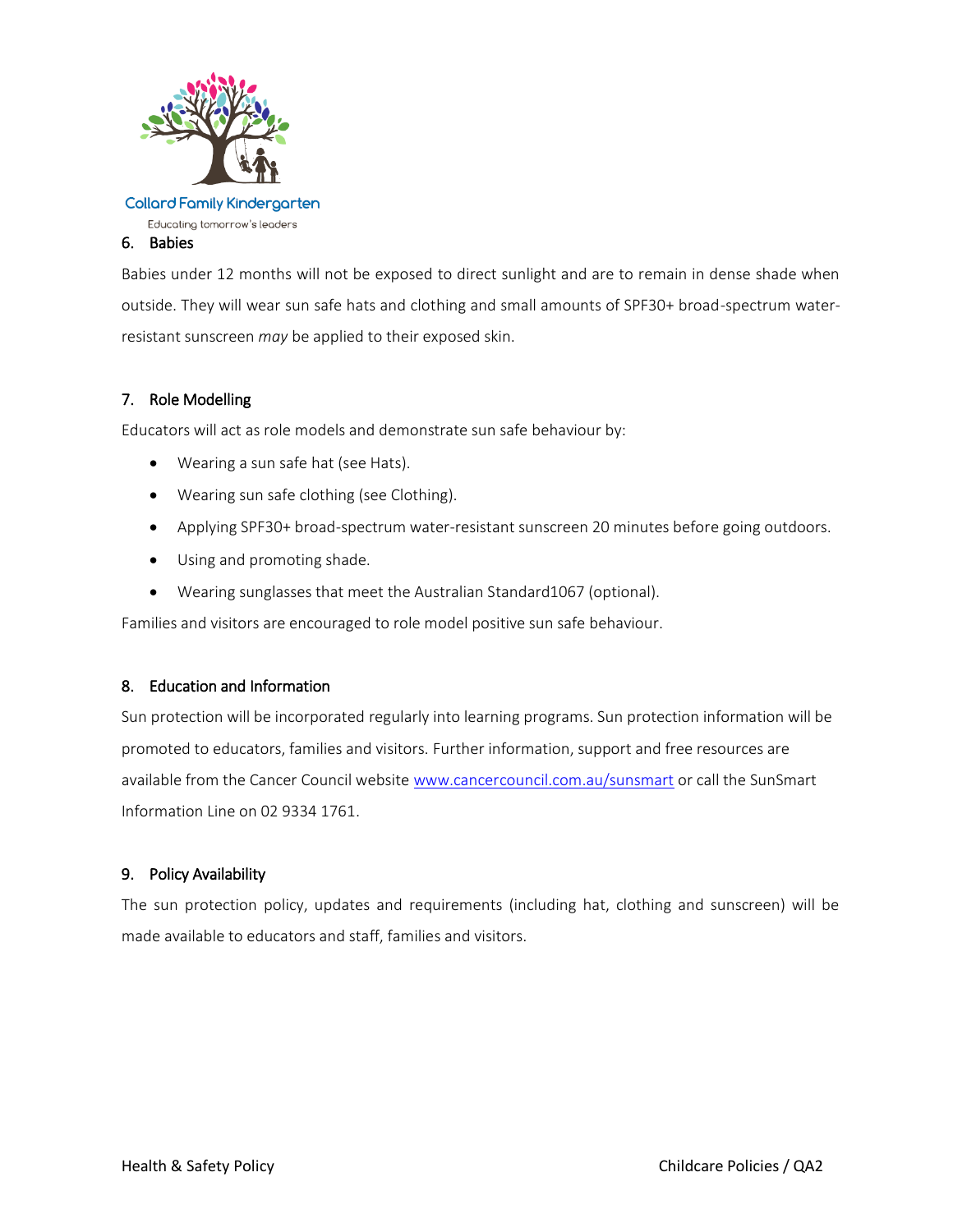

# 10. Review

Our Service will monitor and review the effectiveness of our sun protection policy regularly, and at least once every 12 months.

|                                                                                      | <b>SunSmart Agreement</b>                                                                                                                                                                                                      |
|--------------------------------------------------------------------------------------|--------------------------------------------------------------------------------------------------------------------------------------------------------------------------------------------------------------------------------|
| Service name: Collard Family Kindergarten                                            |                                                                                                                                                                                                                                |
|                                                                                      | This Service agrees to enforce the above sun protection policy in line with the SunSmart Early                                                                                                                                 |
|                                                                                      | Childcare Program recommendations and to inform the Cancer Council Victoria of any changes to the                                                                                                                              |
| Service's policy and practices. The Service will take part in a review every 2 year. |                                                                                                                                                                                                                                |
|                                                                                      |                                                                                                                                                                                                                                |
| Signature : New York Signature : New York Signature :                                | Date: the contract of the contract of the contract of the contract of the contract of the contract of the contract of the contract of the contract of the contract of the contract of the contract of the contract of the cont |

# Delivery and Collection of Children

The following procedure must be adhered to at all times to ensure the safety of the children.

# Arrival:

- All children must be signed in by their parent or person who delivers the child to our Service. If the parent or other person forgets to sign the child in they will be signed in by the nominated supervisor or an educator.
- An educator is to check the sign in sheet ensuring families have signed their child in. If families have not signed the child in, educator is to comply with Regulation 158.
- An educator will greet and receive each child to ensure the child is cared for at all times.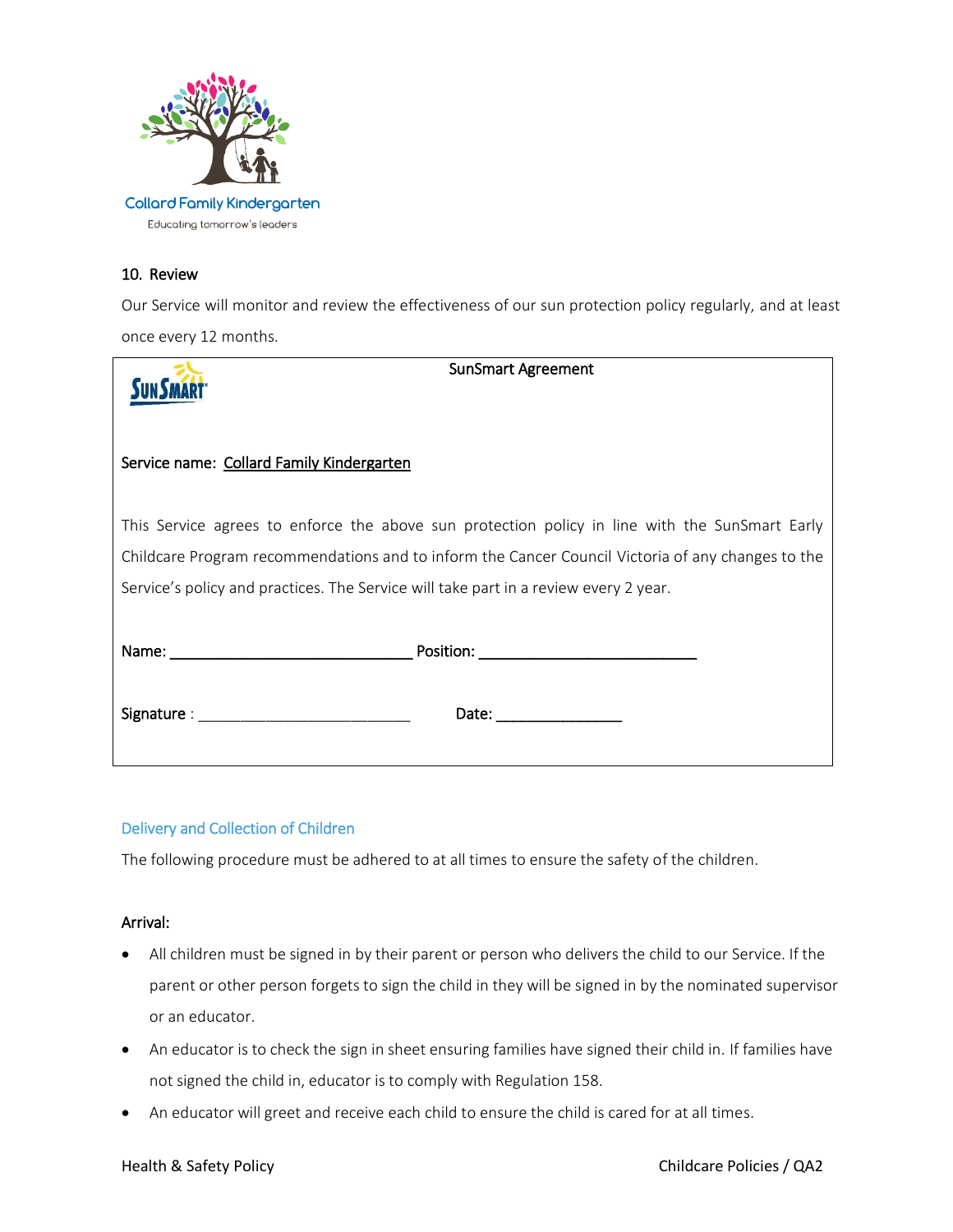

Educating tomorrow's leaders

 A locker, hook or shelf space will be made available to children and their families. A sign is posted above the lockers nominating a symbol for each child.

# Departure:

- All children must be signed out by their parent or person who collects the child from our Service. If the parent or other person forgets to sign the child out they will be signed out by the nominated supervisor or an educator.
- Children can only be collected by a parent, an authorised nominee named on their enrolment record, or a person authorised by a parent or authorised nominee to collect the child. Children may leave the premises if a parent or authorised nominee provides written authorisation for the child to leave the premises.
- Children will not be released into the care of a person not authorised to collect the child e.g. court orders concerning custody and access. If an unauthorised person is not willing to leave the premises without the child the educator will call the police.
- Nominated Supervisors will ensure that the authorised nominee pick-up list for each child is kept up to date.
- No child will be released into the care of anyone not known to educators. Parents must give prior notice where:
	- o the person collecting the child is someone other than those mentioned on the enrolment form (e.g. in an emergency) or
	- $\circ$  There is a variation in the persons picking up the child, including where the child is collected by an authorised nominee who is unknown to educators.
- If educators do not know the person by appearance, the person must be able to produce some photo identification. If educators cannot verify the person's identity they may be unable to release the child into that person's care.
- If the person collecting the child appears to be intoxicated, or under the influence of drugs, and educators feel that the person is unfit to take responsibility for the child, educators will:
	- o discuss their concerns with the person, if possible without the child being present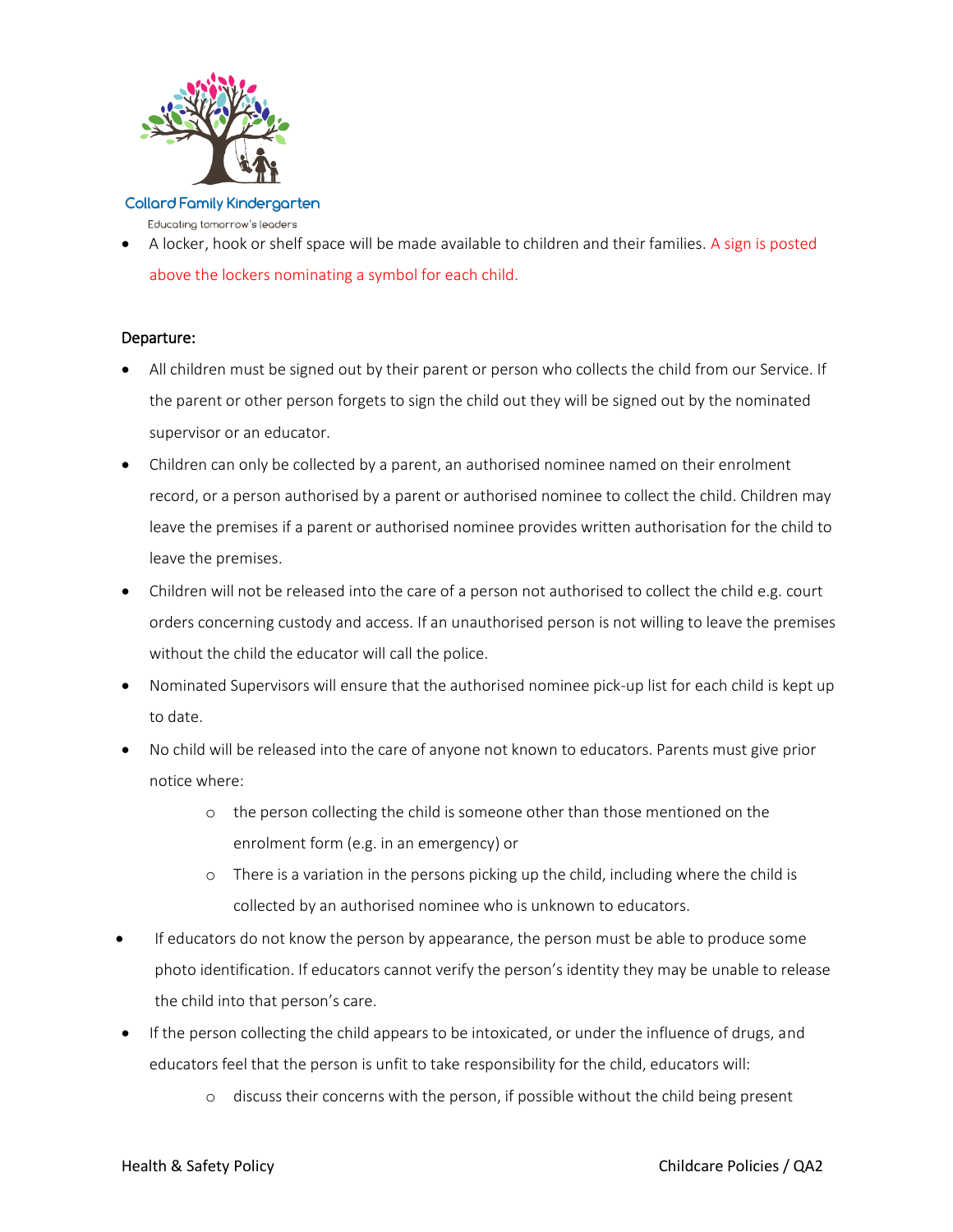

Educating tomorrow's leaders

- o Suggest they contact another parent or authorised nominee to collect the child.
- o Educators will inform the police of the circumstances, the person's name and vehicle registration number if the person insists on taking the child. Educators cannot prevent an incapacitated parent from collecting a child, but must consider their obligations under the relevant child protection laws.
- At the end of each day educators will check all beds and the premises including outdoors and indoors to ensure that no child remains on the premises after the Service closes.
- Children may leave the premises in the event of an emergency, including medical emergencies.
- Details of absences during the day will be recorded.

To ensure we can meet Work Health and Safety requirements and ensure the safety of our children, individuals visiting our Service must sign in when they arrive at the Service and sign out when they leave. Refer to our arrival and Departure policy and procedure for more detailed information.

# Water Safety

Regulations state that services in New South Wales are not permitted to have pools unless they existed on the premises before 6 November 1996. However, to stop accidents and illnesses relating to swimming pools, wading pools, water troughs and other water situations our Service will:

- Remove any items or objects that could be used to climb into the fenced area of a pool, trough, or water storage unit e.g. chairs, bins, bikes, any overhanging trees.
- Conduct a risk assessment to minimise the risk or hazard to children
- Make sure no child swims in any water without:
	- Written permission from family member to learn water safety and swimming
	- Appropriate educators/child ratios in place
	- Having sufficient numbers of educators present who have first aid or recognised water safety and rescue procedures
- At all times children near water are closely supervised. A child will never be left unattended near any water.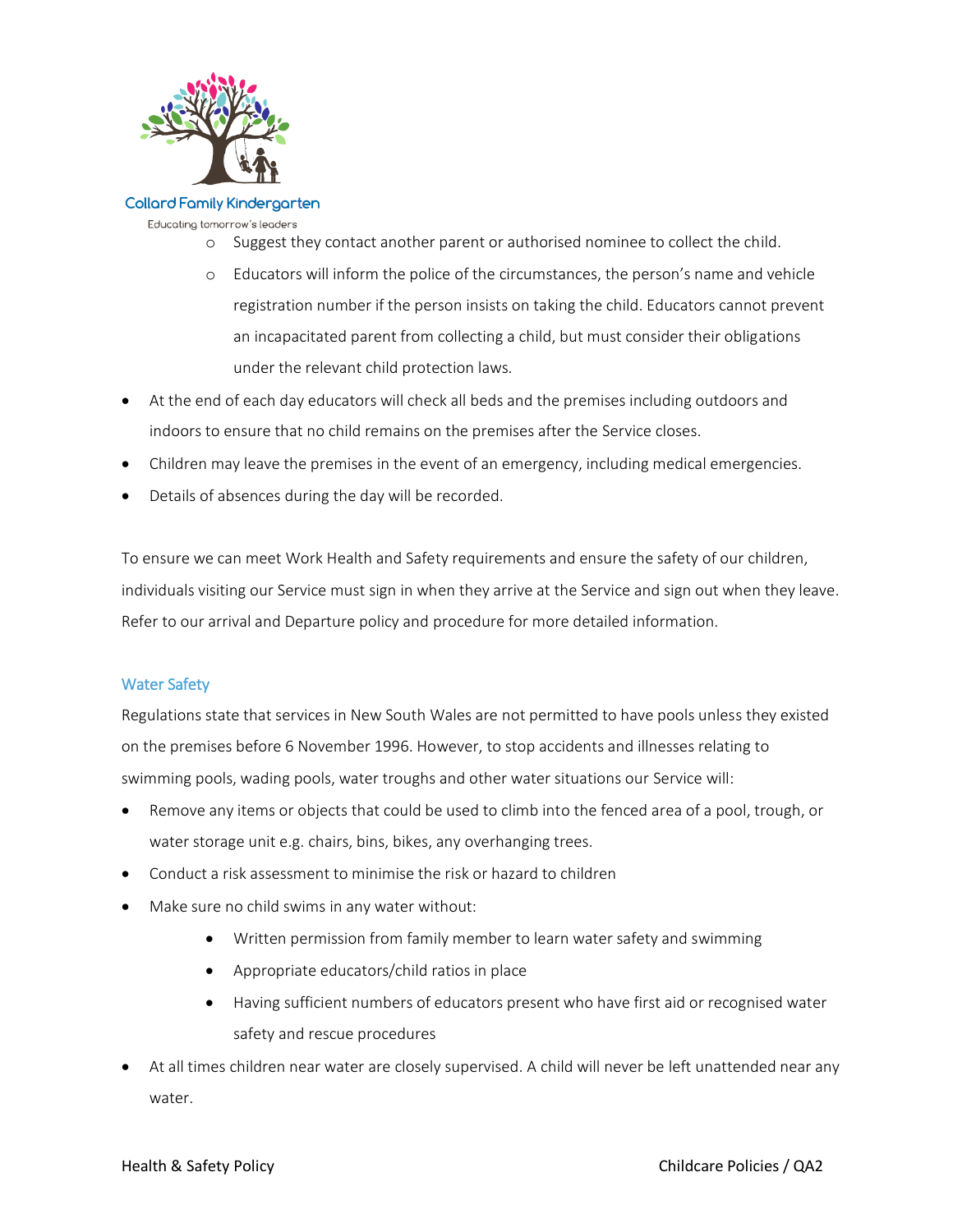

Educating tomorrow's leaders

- Ensure that all water containers are made inaccessible to children and make sure children's play areas are safely fenced off from water hazards such as rivers, dams, creeks, lakes, irrigation channels, wells etc.
- Immediately empty all wading pools/water troughs etc. after every use, storage should prevent the collection of water e.g. upright/inverted, also check grounds after rain or watering and empty water that has collected in holes or containers.
- Ensure wading/water trough are hygienically cleaned, disinfected and chlorinated appropriately:
	- On a daily basis remove leaves and debris, hose away surface dirt and scrub inside with soapy water and rinsed
	- Wash away soap before filling trough.

# **Kitchens**

- Children must not gain access to any harmful substance, equipment or amenity.
- The kitchen has a barrier to prevent unsupervised entry by children into the kitchen.
- The preparation of bottles for children under the age of 2 years is both safe and hygienic at all times and separate from nappy change area.
- Children should not be permitted in the kitchen at any time

# Hazard Identification

A hazard is a source of potential harm or a situation that could cause, or lead to harm to people or

| <b>Potential Hazard</b> | What does this include? | Example                | <b>Potential accident</b> |
|-------------------------|-------------------------|------------------------|---------------------------|
| Physical                | Floors, stairs, steps,  | Children's beds placed | Trips, slips and falls,   |
|                         | ladders, fire, falling  | in an open area, wet   | Manual handing injury     |

property. Workplace hazards can be physical, chemical, biological, mechanical or psychological.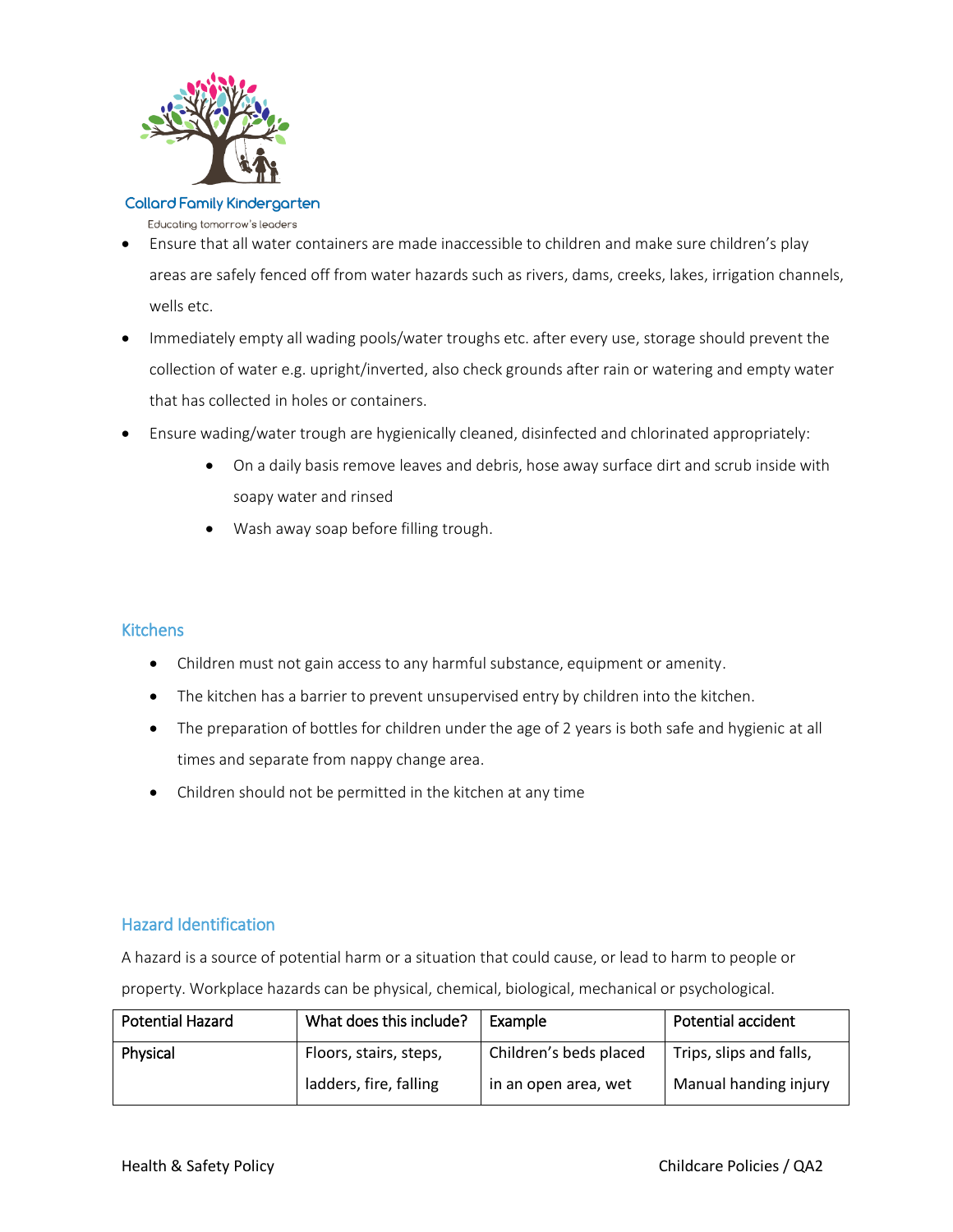

Educating tomorrow's leaders

|                   | objects, slippery         | bathroom floors, lifting | (soft tissue/back injury) |
|-------------------|---------------------------|--------------------------|---------------------------|
|                   | surfaces, manual          | children for nappy       |                           |
|                   | handling (lifting,        | changes.                 |                           |
|                   | pulling, pushing), noise, |                          |                           |
|                   | heat and cold,            |                          |                           |
|                   | radiation, poor lighting, |                          |                           |
|                   | ventilation               |                          |                           |
| Mechanical and/or | Electricity, machinery,   | Lint accumulation in     | Fire, electric shock,     |
| Electrical        | equipment, washers        | dryers can be a          | electrocution             |
|                   | and dryers, kitchen       | combustion hazard.       |                           |
|                   | appliances, motor         | Frayed power cords or    |                           |
|                   | vehicles.                 | unplugged power          |                           |
|                   |                           | points are an electrical |                           |
|                   |                           | hazard.                  |                           |
|                   |                           |                          |                           |
| Chemical          | Includes substances       | Cleaning chemicals,      | Fire, explosion,          |
|                   | such as acids or          | Medication               | poisoning                 |
|                   | poisons, cleaning         |                          |                           |
|                   | agents, dusts and         |                          |                           |
|                   | fumes.                    |                          |                           |
| Biological        | Includes bacteria,        | Sick staff or children   | Cross-infection, food     |
|                   | viruses, mold, mildew,    | attending the Service,   | poisoning.                |
|                   | insects, vermin and       | Contaminated food,       |                           |
|                   | animals.                  | mice infestation.        |                           |
| Psychological     | Workplace stressors.      | Bullying, children's     | High stress levels (staff |
|                   |                           | needs exceed skill or    | and children),            |
|                   |                           | confidence of            | compromised care          |
|                   |                           | educators, insufficient  | practices, failure to be  |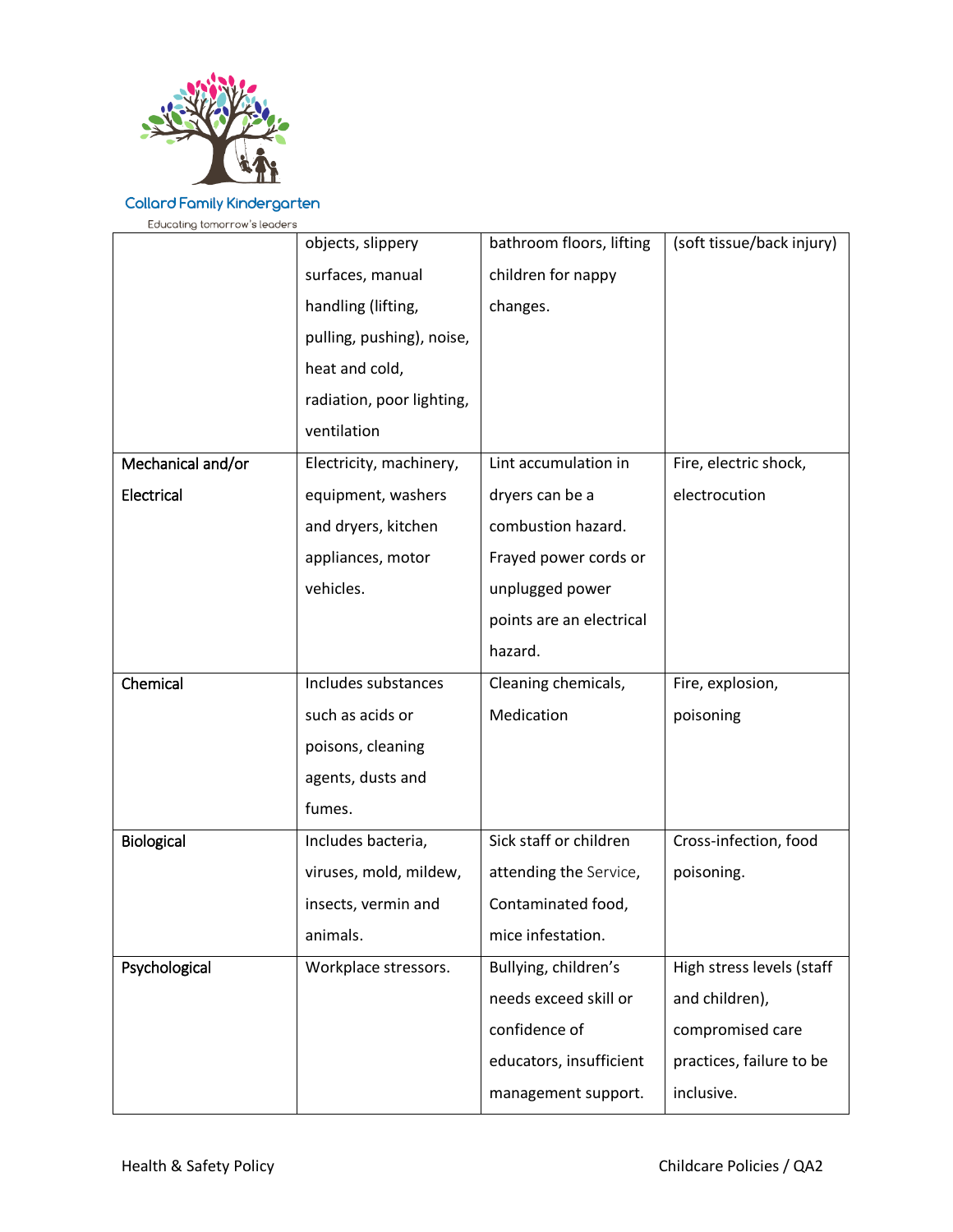

**Collard Family Kindergarten** Educating tomorrow's leaders Reference: Work Health and Safety in Education and Care Services PSC National Alliance

# Controlling or Managing Hazards

Controlling or managing hazards refers to controlling the risk in the workplace. Work health and safety legislation identifies a Hierarchy of Control that range from hazard elimination to hazard management. Management and Educators are required to use a risk assessment form/process to assess the risk and danger of a potential hazard.

# Monitor and Review Hazards

Risk management is an ongoing process. Risks must be systematically monitored and management strategies reviewed to ensure that they continue to be effective and contribute to a safe and healthy work environment. New hazards can emerge over time resulting in control strategies becoming ineffective and therefore may require updating.

#### Electrical equipment testing

Services must ensure that electrical equipment is tested by a qualified person on a regular basis which is recorded with a tag attached to the equipment tested. This must be kept until the equipment is next tested or disposed of and must specify:

- The name of the tester
- The date and outcome of the testing
- The date on which the next testing must be carried out

# Maintenance of Fire Equipment

All fire equipment at our Service will be maintained as per the legal standards. Our equipment will be checked as required as per the timeframes below. External agencies will be employed to conduct the maintenance of the fire equipment if no currently employed staff or educators are qualified to complete the maintenance checks.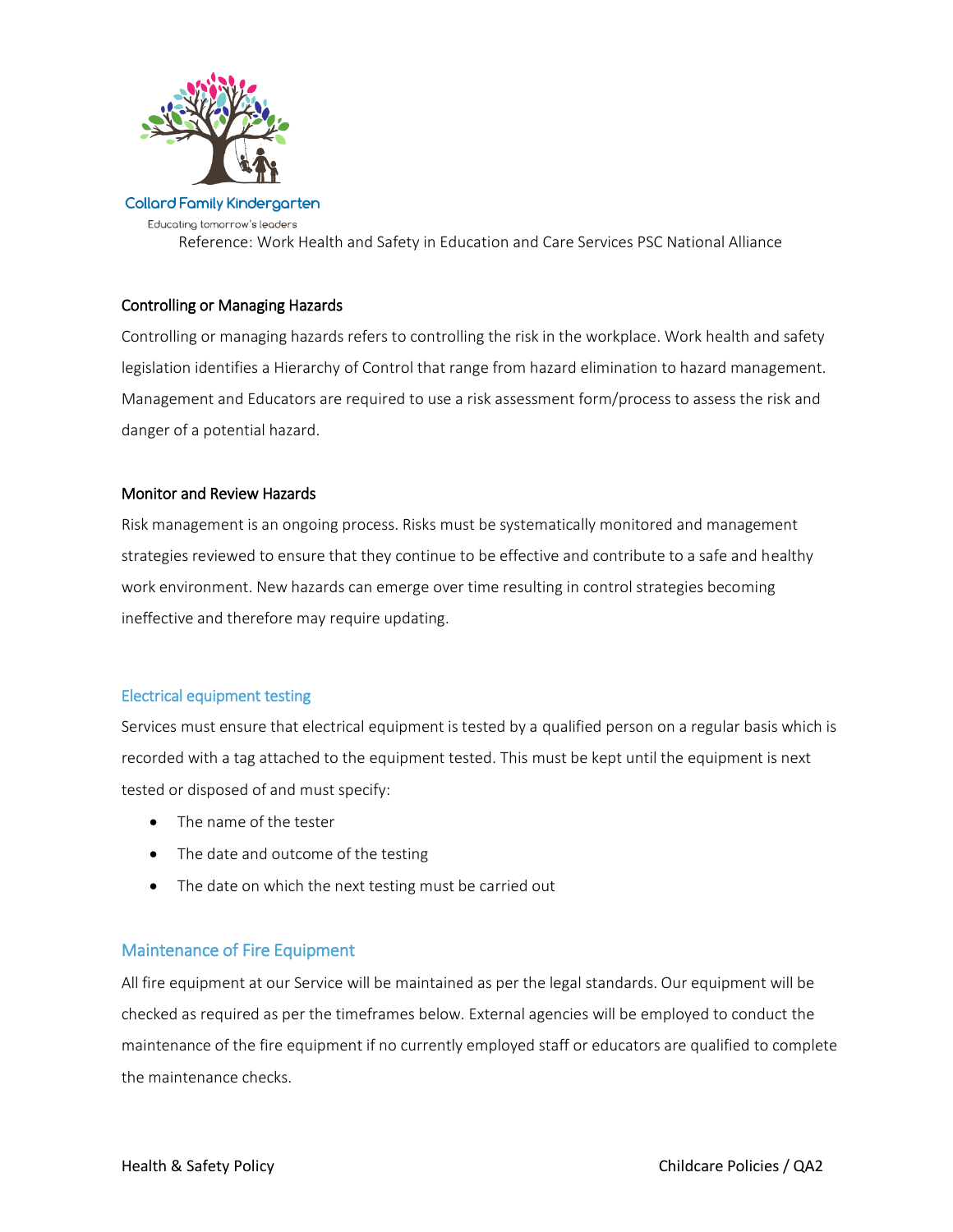

#### **Collard Family Kindergarten** Educating tomorrow's leaders Back Care and Manual Handling

- Manual handling is any activity requiring the use of strength used by the person to lift, lower, push, pull, carry or otherwise move, hold or restrain any person or object.
- Manual handling injuries may be caused by the activities listed above. Injuries can include back strains, similar strains and sprains in parts of the body such as the neck, arm, shoulder and knee.
- Manual handling injuries also include overuse injuries or, as a result of falling during manual handling, bruising or laceration.

# Commendations:

- Due to the physical demands of child care, it is sensible to do warm-up exercises for three to five minutes before starting work. Predominantly through the winter period as muscles and tendons are more likely to be damaged when cold. Simple exercises to warm and stretch all the major muscle groups will help prevent injury.
- To help prevent injuries, there are legal requirements for manual handling in the workplace.

# The employer, in consultation with staff/educators will:

- Provide you annually with training in Manual Handling and Back Care.
- Display in the staff room written information regarding manual handling and any updates as required.
- Make sure that equipment and containers are designed and maintained to be, as far as workable, safe and without risk to health and safety when manually handled.
- Make sure that the work practices involving manual handling and the work environment are designed to be, as far as workable, consistent with safe manual handling activities.
- Identify, assess and control all risks associated with manual handling in each workplace.
- Clearly mark any equipment which requires more than one person to lift or move it.

# Ideologies of Preventing Manual Handling Injuries

1. Eliminate or reduce the amount of manual handling.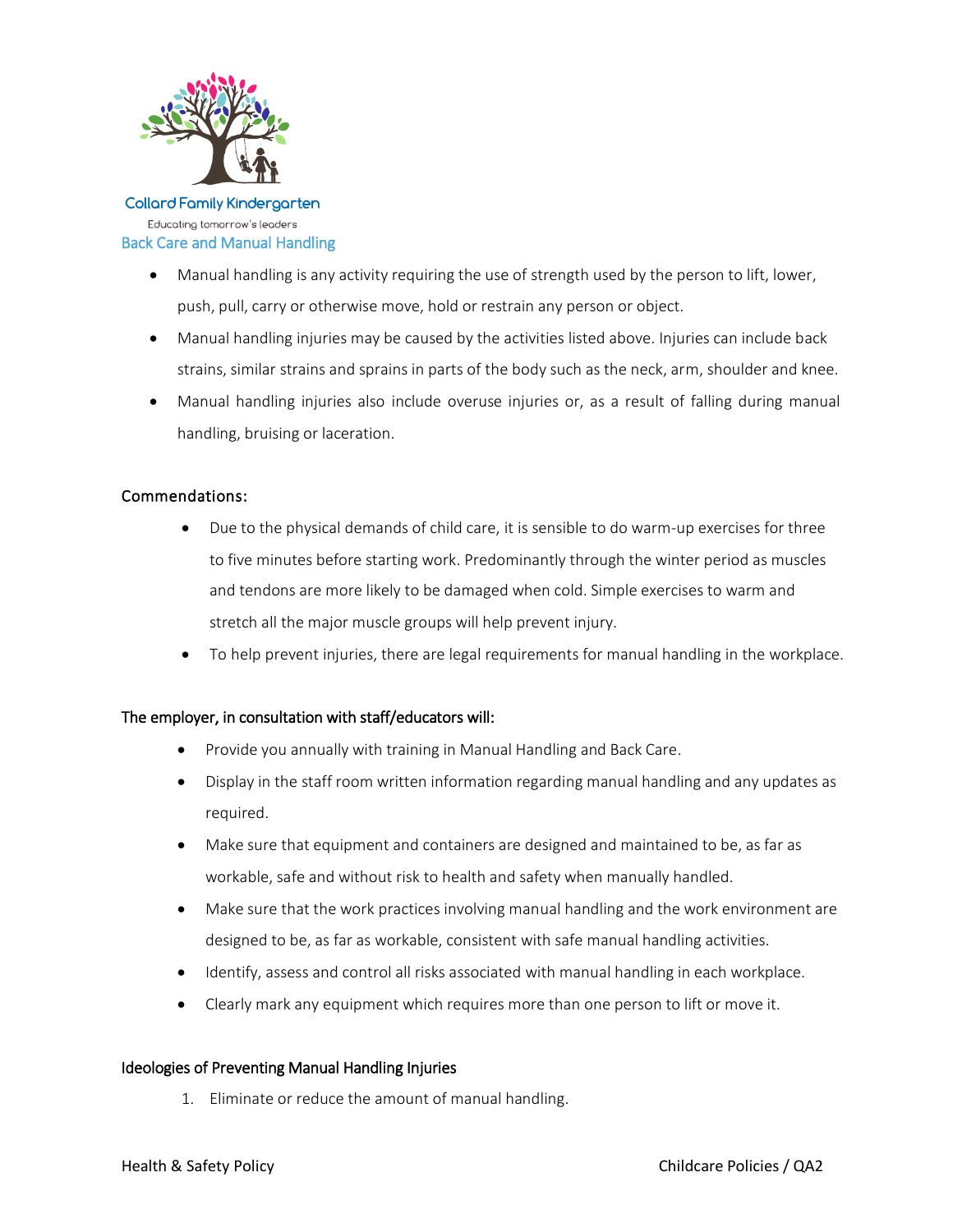

Educating tomorrow's leaders

- 2. Reduce the amount of bending, forward reaching, and twisting, in all tasks.
- 3. Reduce worker fatigue.
- 4. Keep all equipment in good working order.
- 5. Keep the workplace environment safe.

#### To help prevent manual handling injuries:

- Kneel down rather than bend down.
- Sit down with the children rather than bend over
- Sit in an appropriate sized chair or on the floor.
- Carry children only when necessary.
	- The correct way to carry a child is with one arm under the child's buttocks and the other arm supporting the child's back. At the same time, hold the child facing you, as close to your body as possible.
	- *Adults should try to avoid carrying a child on their hip because this can strain the back.*
	- When lifting awkward loads, be careful to lift with a balanced and comfortable posture.
- Minimise the need to reach above shoulder level.
	- If necessary use a step ladder.
- Avoid extended reaching forward,
	- For example, leaning into low equipment boxes.
- Share the load if the equipment is heavy, long or awkward.
- To lift a child out of a cot, it is vital to put the side down of the cot first, lean against the cot and raise the child as close as possible to your body. Do not stretch over and lift.
- When sliding, pulling or pushing equipment that is not easy to move, e.g. trestles or gym mats, ask for help and organise a team lift.
- Where possible, rearrange surroundings to meet the needs of both children and adults. Remember these needs when buying furniture and equipment or upgrading facilities.
- Use equipment and furniture that can be moved around as safely and easily as possible.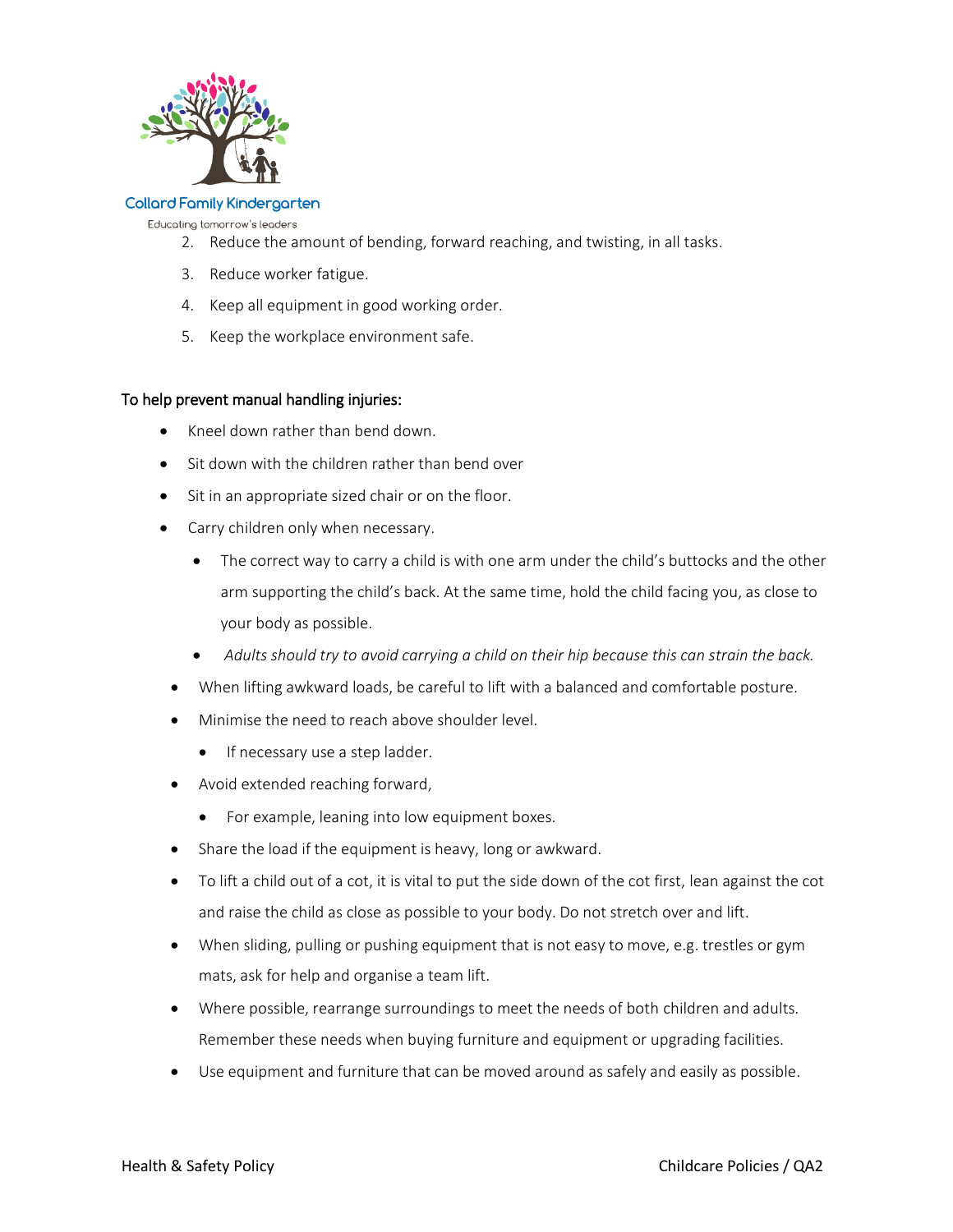

#### Educating tomorrow's leaders

- To complete lengthy writing tasks, e.g. program planning, sit at an appropriate adult sized chair at an adult sized table.
- Larger children to climb up steps/ladder provided to change table.

# Avoid Twisting when Lifting

Many injuries result from twisting while lifting. To avoid this:

- Move equipment when children are not around.
- Rearrange storage so that it is easier and safer to replace and remove items.
- Lift only within the limits of your strength.
- Use beds and equipment that are easy to move.
- Make sure you can see where you are going when carrying equipment or children.
- Be especially careful when lifting a child with special needs.

#### Avoid Accidents with Careful Housekeeping

Good housekeeping means fewer accidents. Check that:

- The floors and other walking surfaces are uncluttered, even and non-slippery.
- The workplace is tidy.
- There is adequate space to perform each task.
- **•** Equipment is maintained regularly.
- Lighting is adequate.

#### How to Lift Safely

- 1. Place your feet in a stride position.
- 2. Keep your breastbone as elevated as possible.
- 3. Bend your knees.
- 4. Brace your stomach muscles.
- 5. Hold the object close to your centre of gravity, i.e. around your navel.
- 6. Move your feet not your spine.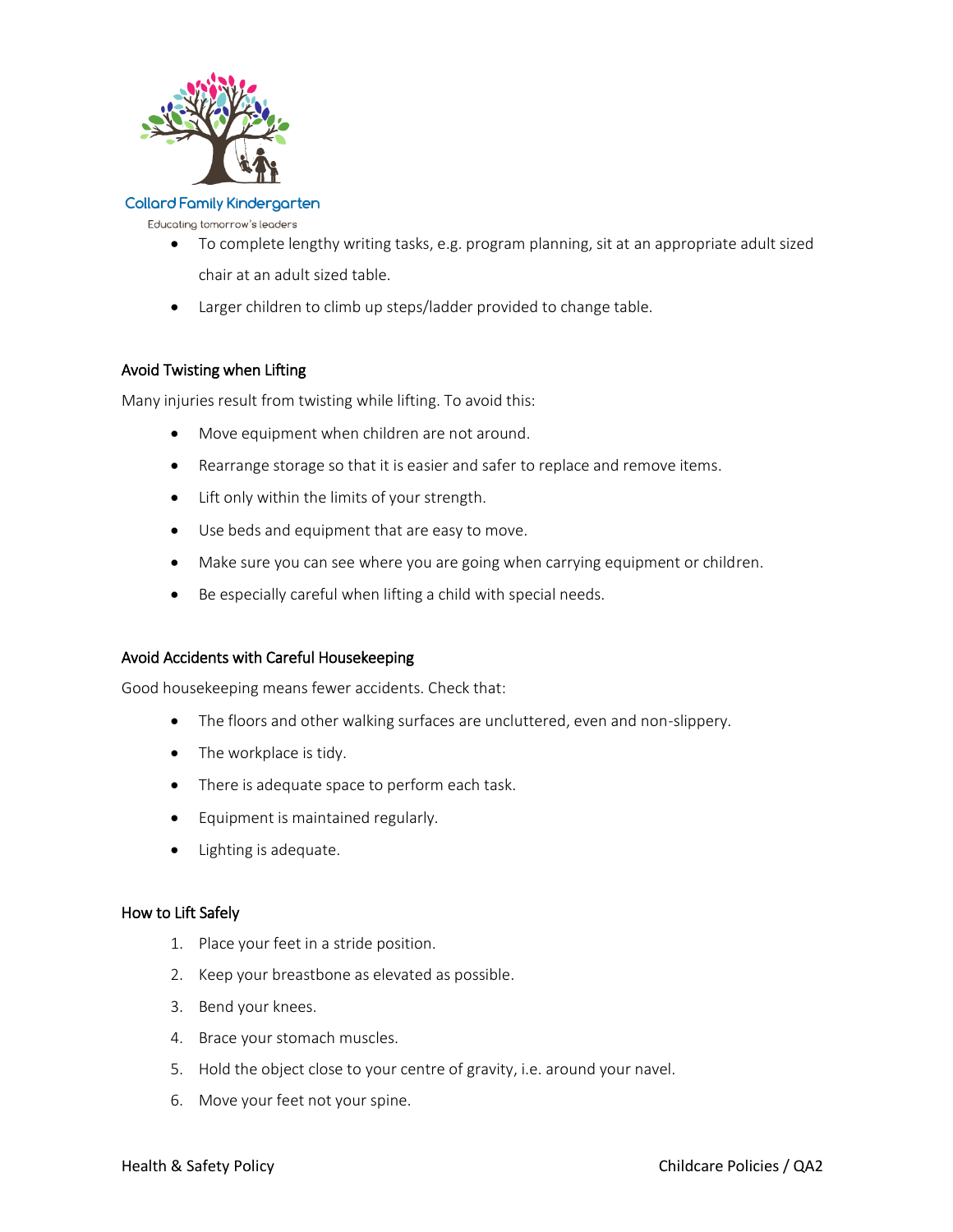

Educating tomorrow's leaders

- 7. Prepare to move in a forward-facing direction
- 8. Ask for help when it is not possible to lift on your own.

# How to Organise a Team Lift

- 1. Ask a colleague who is willing and able to help. *Ideally the colleague should be fairly well matched with you in size and strength*.
- 2. Agree on a plan of action.

A coordinated movement during a lift is important.

3. Timing is important for co-ordination.

One person should act as a team leader and 'call' the lift.

# How to Assess the Correct Storage and Shelving Height

Correct storage and shelving height is important to prevent slips, falls and strains:

- The best height range for handling loads is around waist level.
- The acceptable height for lifting is any point between the individual's knuckle and shoulder.
- Seldom-used objects can be stored at the shoulder-to-raised arm height (use ladders to avoid stretching).
- Avoid storing objects at a level between an individual's knuckles and the floor.
- Mechanical aids such as ladders and trolleys should be used where possible to avoid lifting.

The WorkCover Authority of NSW administers the Work Health and Safety legislation, and has several codes of practice on specific work safety issues which are available online at

<http://www.workcover.nsw.gov.au/lawpolicy/codesofPractice/Pages/default.aspx>

#### Source

- Australian Children's Education & Care Quality Authority
- Guide to the Education and Care Services National Law and the Education and Care Services National Regulations